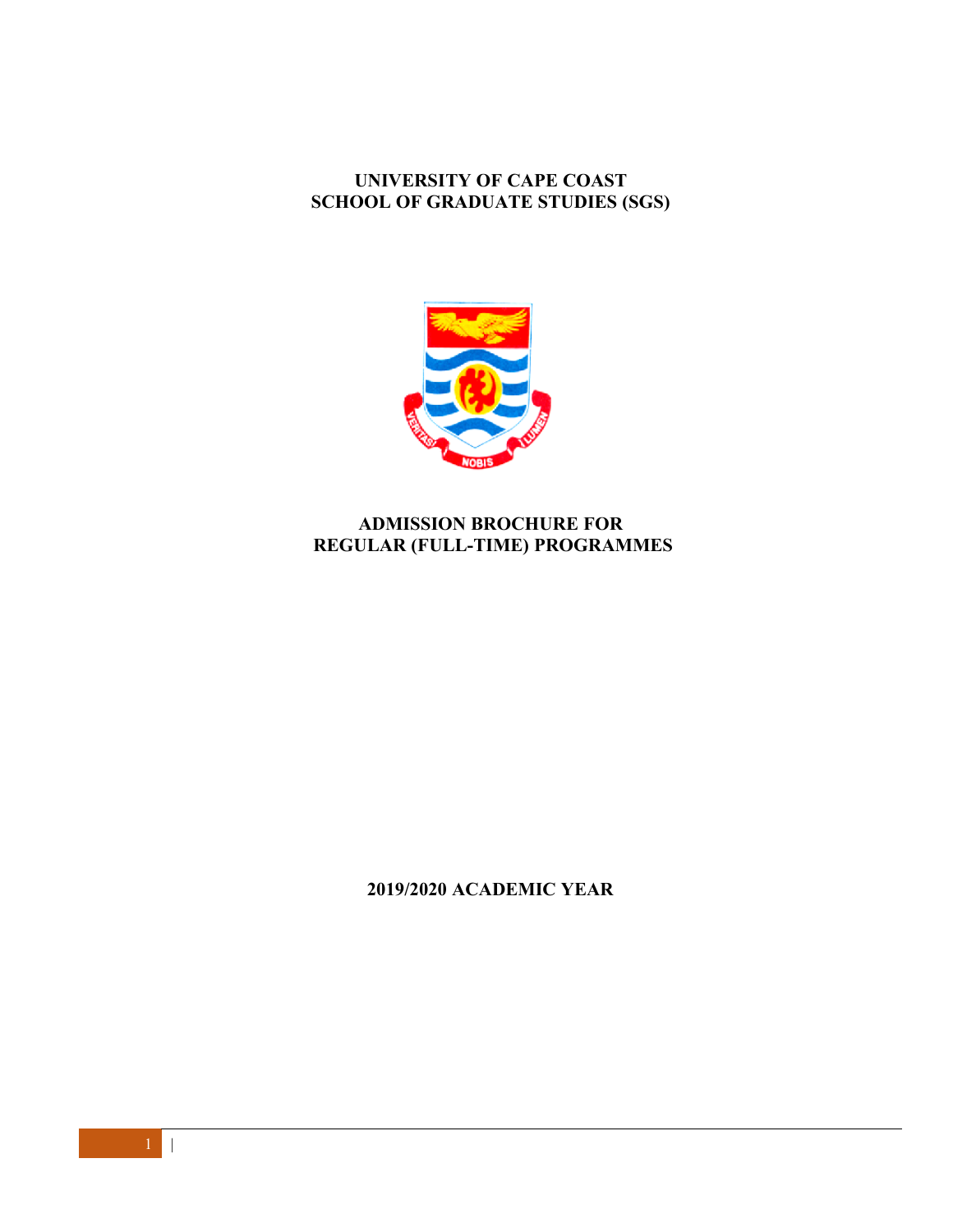## **TABLE OF CONTENTS**

|       | <b>TABLE OF CONTENTS</b>                                        | $\boldsymbol{2}$ |
|-------|-----------------------------------------------------------------|------------------|
|       | <b>ABOUT THIS BROCHURE</b>                                      | $\mathfrak{Z}$   |
| 1.0   | BRIEF PROFILE OF UNIVRSITY OF CAPE COAST (UCC)                  | $\overline{4}$   |
| 1.1   | Corporate Information                                           | $\overline{4}$   |
| 1.2   | Core Values                                                     | $\overline{4}$   |
| 1.3   | <b>Vision Statement</b>                                         | $\mathfrak{S}$   |
| 1.4   | <b>Mission Statement</b>                                        | 5                |
| 1.5   | The School of Graduate Studies (SGS)                            | 5                |
| 2.0   | GENERAL INFORMATION ON ADMISSION                                | 6                |
| 2.1   | Academic Calendar                                               | 6                |
| 2.2   | Regular Programmes Available                                    | $\sqrt{6}$       |
| 2.3   | <b>Entry Requirements</b>                                       | $\sqrt{6}$       |
| 2.3.1 | Doctor of Philosophy Programmes - 36 months (3 years)           | 6                |
| 2.3.2 | Master of Philosophy Programmes $-24$ months (2 years)          | $\sqrt{6}$       |
| 2.3.3 | Master's Degree Programmes – 15 months (1 year 3 months)        | $\boldsymbol{7}$ |
| 2.4   | <b>Application Forms</b>                                        | $\boldsymbol{7}$ |
| 2.4.1 | Cost of Scratch Card                                            | $\,8\,$          |
| 2.4.2 | <b>Submission Guidelines</b>                                    | $\,$ 8 $\,$      |
| 3.0   | GRADUATE PROGRAMMES IN THE COLLEGES/FACULTIES/SCHOOLS/INTITUTES | $\,8\,$          |
| 3.1   | COLLEGE OF HUMANITIES AND LEGAL STUDIES (CHLS)                  | $\,8\,$          |
| 3.1.1 | Faculty of Arts                                                 | $8\,$            |
| 3.1.2 | <b>Faculty of Social Sciences</b>                               | 11               |
| 3.1.3 | School of Economics                                             | 12               |
| 3.1.4 | School for Development Studies                                  | 12               |
| 3.1.5 | School of Business                                              | 12               |
| 3.2   | COLLEGE OF EDUCATION STUDIES (CES)                              | 15               |
| 3.2.1 | Faculty of Science and Technology Education                     | 15               |
| 3.2.2 | Faculty of Humanities and Social Sciences Education             | 17               |
| 3.2.3 | Faculty of Educational Foundations                              | 18               |
| 3.2.4 | Faculty of Educational Development and Outreach                 | 19               |
| 3.3   | COLLEGE OF AGRICULTURE AND NATURAL SCIENCES (CANS)              | 19               |
| 3.3.1 | School of Agriculture                                           | 19               |
| 3.3.2 | School of Biological Sciences                                   | 21               |
| 3.3.3 | School of Physical Sciences                                     | 22               |
| 3.4   | COLLEGE OF HEALTH AND ALLIED SCIENCES (CoHAS)                   | 24               |
| 3.4.1 | School of Nursing and Midwifery                                 | 24               |
| 3.4.2 | School of Medical Sciences                                      | 24               |
| 3.4.3 | School of Health and Allied Sciences                            | 24               |
|       |                                                                 |                  |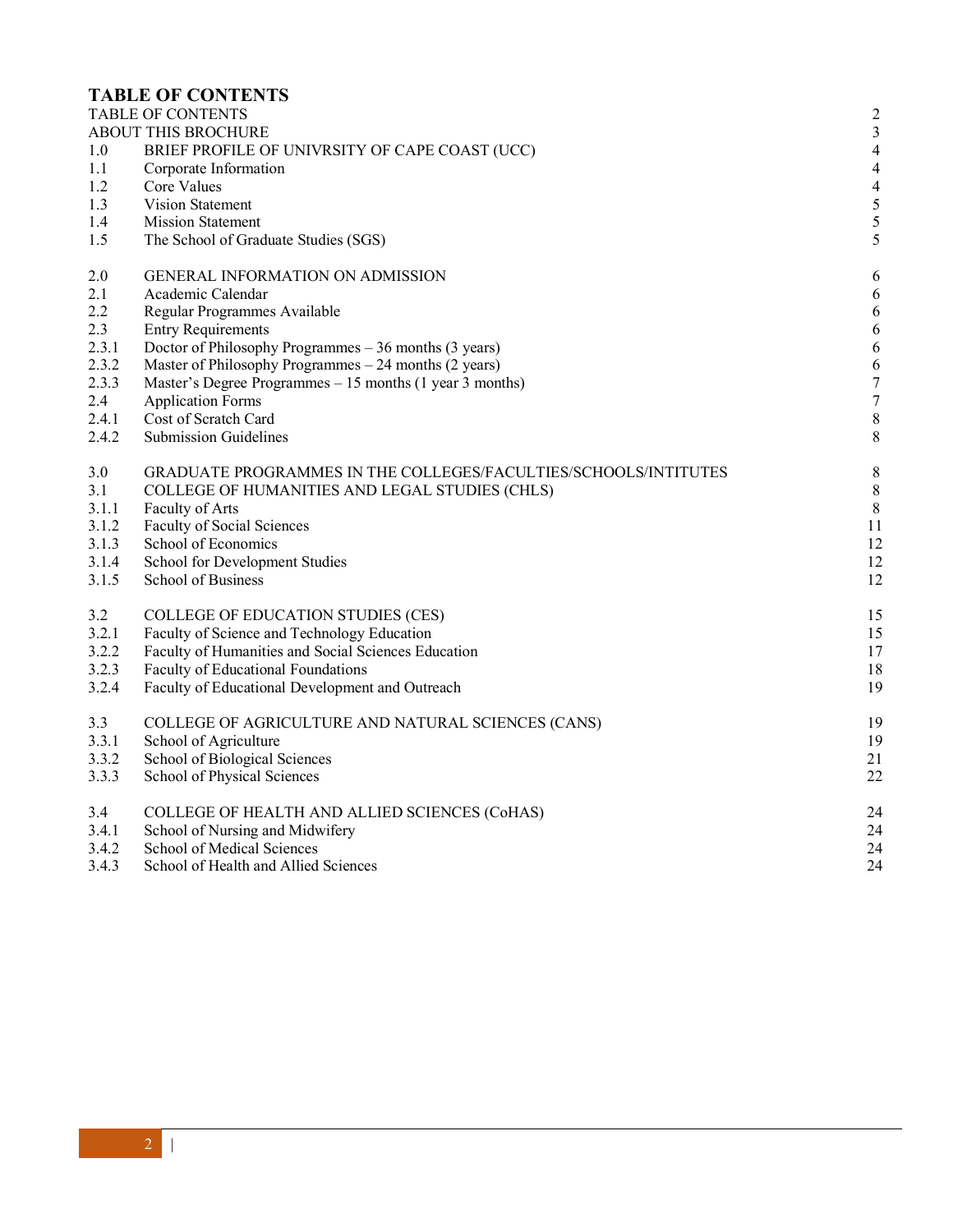#### **ABOUT THIS BROCHURE**

Thank you for choosing to study at the University of Cape Coast (UCC); the University of Competitive Choice in the sub-region.

Kindly read this brochure very carefully to enable you to make the right decision(s) about your choice of study and further career. The University looks forward to receiving you as its student and to guide you to success in an enabling academic and social ambience.

This brochure is intended to serve as a reference document especially for you, a prospective graduate student of the University of Cape Coast.

General information about the University of Cape Coast and pertinent issues on graduate studies that have been highlighted include the Colleges/Faculties/Schools/Institutes/Departments and the specific graduate programmes they offer.

Every effort has been made to ensure the accuracy of the information at the time of publication. However, the School of Graduate Studies reserves the right to make changes any time as deemed necessary.

We wish you well in your preparation to be part of the success of the University of Cape Coast.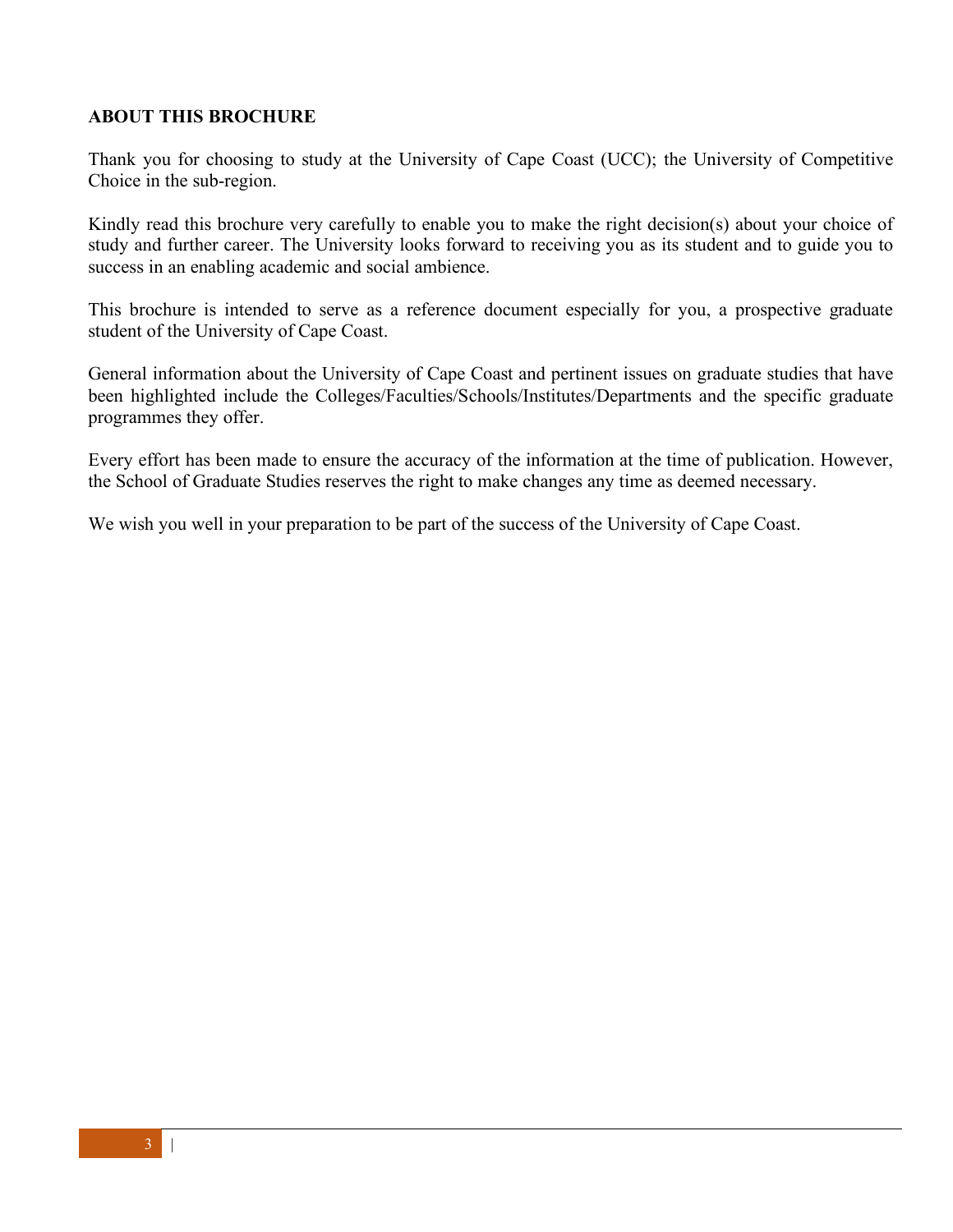### **1.0 BRIEF PROFILE OF UNIVERSITY OF CAPE COAST (UCC)**

### **1.1 Corporate Information**

The University of Cape Coast was established in October, 1962 as a University College. This was as a result of a recommendation by an international commission appointed by the Government of Ghana in December, 1960 to advise on the future of university education in the country and the possibility of establishing Ghana's third university at Cape Coast. The University College of Cape Coast was established and formally inaugurated on December 15, 1962 and placed in special relationship with the University of Ghana.

Earlier in 1964, the government had assigned specific fields of operation to each of the country's three public universities, and the College was renamed: *The University College of Science Education,* in line with the emphasis placed on science education. It was subsequently entrusted with the task of training graduate teachers in Arts and Sciences; especially the latter, for the secondary schools, teacher training colleges (colleges of education) and technical institutions in Ghana.

The University building structures emanated from a Teacher Training College which was located at a place currently called the Southern Section of UCC. It expanded rapidly in size, and by 1965 further developments had begun for a permanent campus site, about 1.6 kilometers to the north of the original pioneer location. In 1966, following the change of government, the College reverted to its original name; the *University College of Cape Coast*.

In 1970, the Council of the University College recommended that Government upgrades the University College to full university status with authority to award its own degrees. As a result of this and an associated recommendation by a University Visiting Committee; appointed by the Government in the preceding year legislation, the University of Cape Coast Act, 1971 (Act 390) was promulgated for granting full university status to the College with effect from 1<sup>st</sup> October 1971. This was later re-enforced with the University of Cape Coast Law, 1992 (PNDC Law 278).

The University is currently organised into five (5) Colleges namely: College of Agriculture and Natural Sciences (CANS), College of Education Studies (CES), College of Health and Allied Sciences (CoHAS), College of Humanities and Legal Studies (CHLS) and College of Distance Education (CoDE), with each College headed by a Provost. The Vice-Chancellor is the academic and administrative head, as well as the chief disciplinary officer of the University. The Pro Vice-Chancellor assists the Vice-Chancellor. The Registrar is the chief administrative officer of the Vice-Chancellor.

## **1.2 Core Values**

*Excellence:* UCC seeks to pursue excellence through the creation of standards in teaching, intellectual inquiry, engagement and professional practice.

**Empowerment:** UCC offers opportunities to its employees and products in a manner that empowers them to be agents of change.

**Equal Opportunities:** UCC strives to provide equal opportunities and access to quality education and services to all categories of persons regardless of colour, creed, ethnicity, gender, social status and physical ability.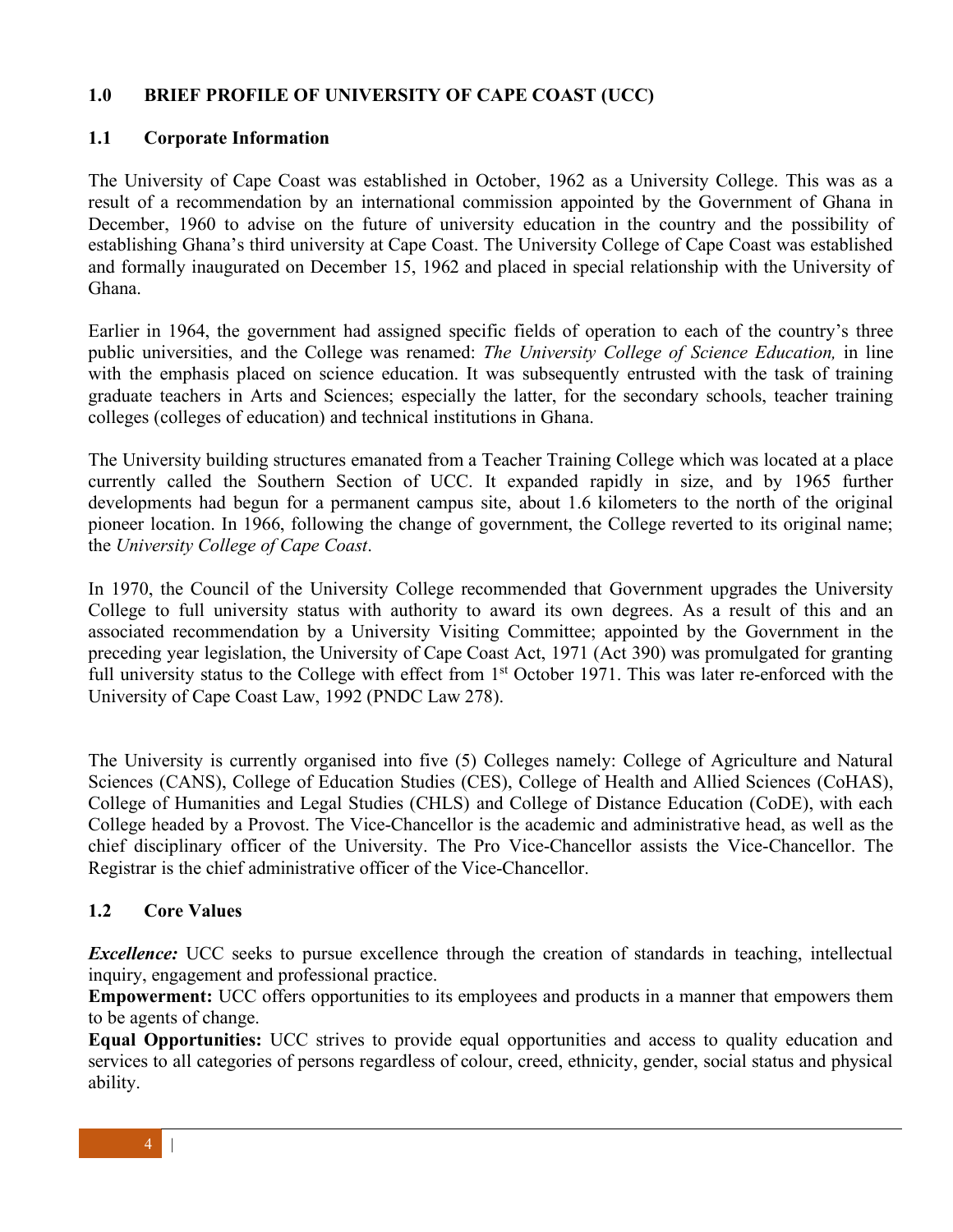**Ethical Behaviour:** UCC upholds acts of honesty and responsible behaviour and holds its members accountable for their actions and conduct in a way that promotes integrity of the person and the image of the University.

### **1.3 Vision Statement**

The vision of the University of Cape Coast is:

*"To be a University with a worldwide acclaim that is strongly positioned for innovative teaching, research, outreach and professional development."* 

This statement of where the University sees itself in the future sets the tone for every strategic decision or choice that it has made. It sets the ambition of the organisation and serves as the lodestar that every College, Faculty, School, Department, functional division and individual must aspire to. In combination with its mission statement, the University of Cape Coast has articulated a view of a realistic, credible and attractive future for itself; a target that inspires all stakeholders to maximise effort in bridging the gap between their current reality and their desired future.

### **1.4 Mission Statement**

The mission statement of the University of Cape Coast is as follows:

*"The University of Cape Coast is an equal opportunity university uniquely placed to provide quality education through the provision of comprehensive, liberal and professional programmes that challenge learners to be creative, innovative and responsible citizens."* 

## **1.5 The School of Graduate Studies (SGS)**

The School of Graduate Studies (SGS) began as a Committee on Higher Degrees with a mandate to advise Senate on the University's graduate scholarship policy and recommend the award of scholarships for approval. In 1992, the Committee on Higher Degrees was elevated to the Board of Graduate Studies and to the School of Graduate Studies and Research on 1st August, 2008 to meet the challenges of graduate studies and research. On 1st August, 2014, it was renamed the School of Graduate Studies. The Board of School of Graduate Studies (SGS) is a sub-committee of the Academic Board and is charged with the responsibility of administering graduate education in the University.

The functions of the Board are four-fold:

- 1. Draft regulations for all higher degrees with a view to ensuring that acceptable academic standards are maintained.
- 2. Receive reports and consider recommendations pertaining to higher degrees and graduate diplomas from Departmental and Faculty Committee of Graduate Studies.
- 3. Determine results of higher degrees or graduate diplomas.
- 4. Make recommendations to the Academic Board for the award of higher degrees and graduate diplomas.

The mission of the School is to create a facilitating environment for teaching, learning and training of graduate students in the fields of the sciences and humanities, equipped with initiative and leadership in key sectors of international endeavour. In conformity with the mission and objectives as outlined in the university's strategic plan, the School of Graduate Studies has the following specific objectives: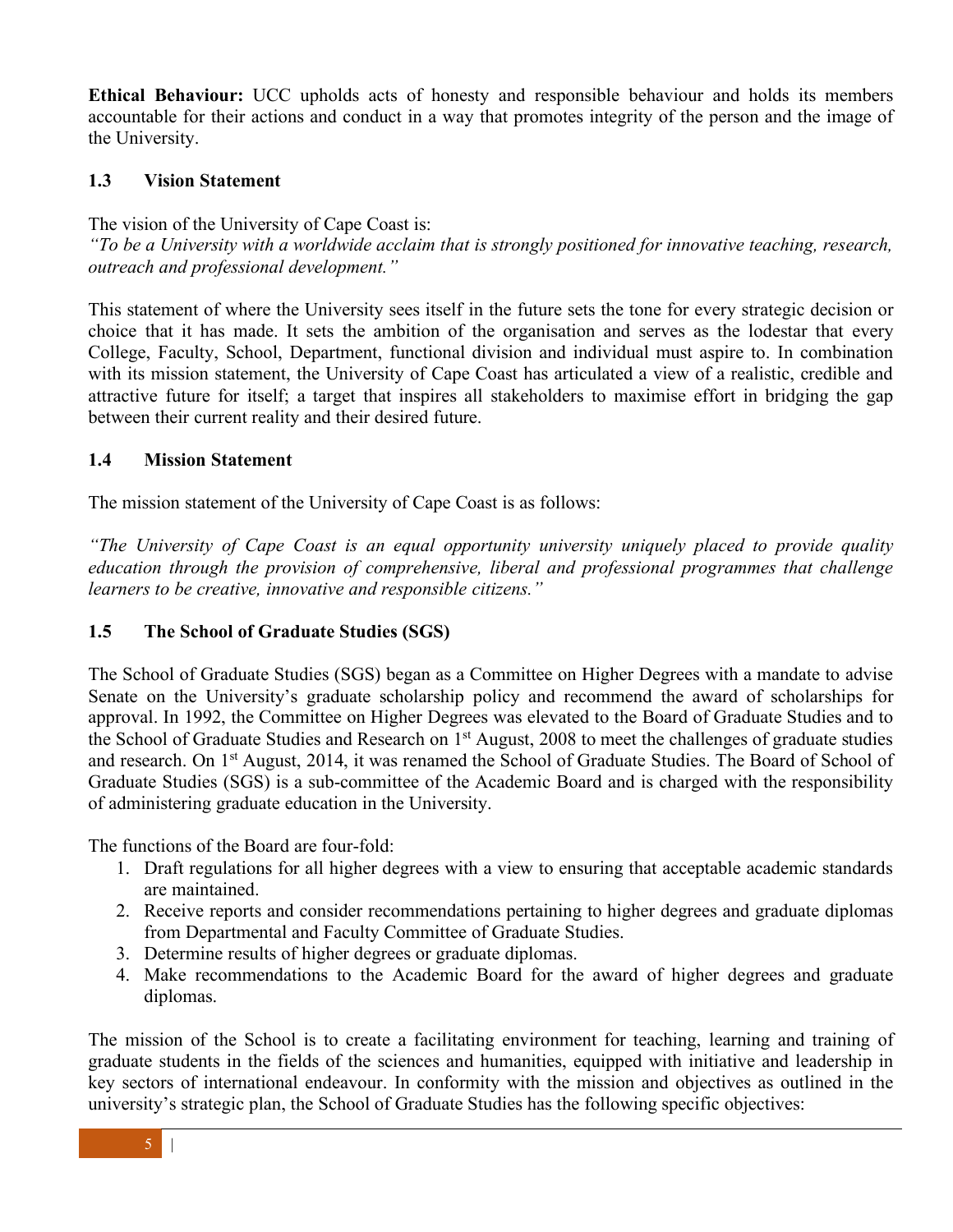- 1. To ensure the relevance of graduate programmes for the promotion of socio-economic, scientific and technological development of Ghana and Africa.
- 2. To deepen graduate training to promote teaching, research and creativity.
- 3. To make graduate training and research continually responsive to the changing climate of the world of work.
- 4. To mobilize appropriate human and material resources from within and outside the university to ensure maximum utilization of available potentials.

Currently, the University of Cape Coast has 3746 graduate students pursing 241 graduate programmes. The breakdown is 294 PhDs, 679 MPhil/MCom/MN and 4,245 pursuing MA/MEd/MSc/MBA and post graduate diploma/certificate programmes. For the 2017/2018 academic year, the School graduated 2461 students including 79 PhDs.

#### **2.0 GENERAL INFORMATION ON ADMISSION**

#### **2.1 Academic Calendar**

The University operates a semester system as indicated below:

| <b>First Semester</b> |   | <b>August to December</b> |
|-----------------------|---|---------------------------|
| Second Semester       | - | January to May            |

#### **2.2 Regular Programmes Available**

- i. PhD
- ii. MPhil, MCom/MN
- iii. MA, MSc, MEd, MBA

#### **2.3 Entry Requirements**

#### **2.3.1 Doctor of Philosophy Programmes – 36 months (3 years)**

Candidates seeking admission to PhD programmes must:

- i. Have an MPhil or research MA/MEd/MSc/MBA degree in an appropriate field of study from a recognised university.
- ii. OR
- iii. Have MA/Med/MSc/MBA degree in an appropriate field, with CGPA of 3.5 or better with not more than grade C+. Also, have scored B+ or better in Research Methods course.
- iv. AND
- v. Submit an official transcript of academic record.
- vi. Submit at least three referee reports, one of whom must be from a former Lecturer.
- vii. Submit a 3-5 page proposal on intended area of study including a working bibliography.
- viii. Satisfy any additional requirements prescribed by the College/Faculty/School/ Department (e.g. selection interview)

#### **2.3.2 Master of Philosophy Programmes – 24 months (2 years)**

Candidates seeking admission to MPhil/MCom/MN degree programmes must:

i. Have obtained a good first degree (at least a second class) in an appropriate field of study from a recognised university/analogous institution.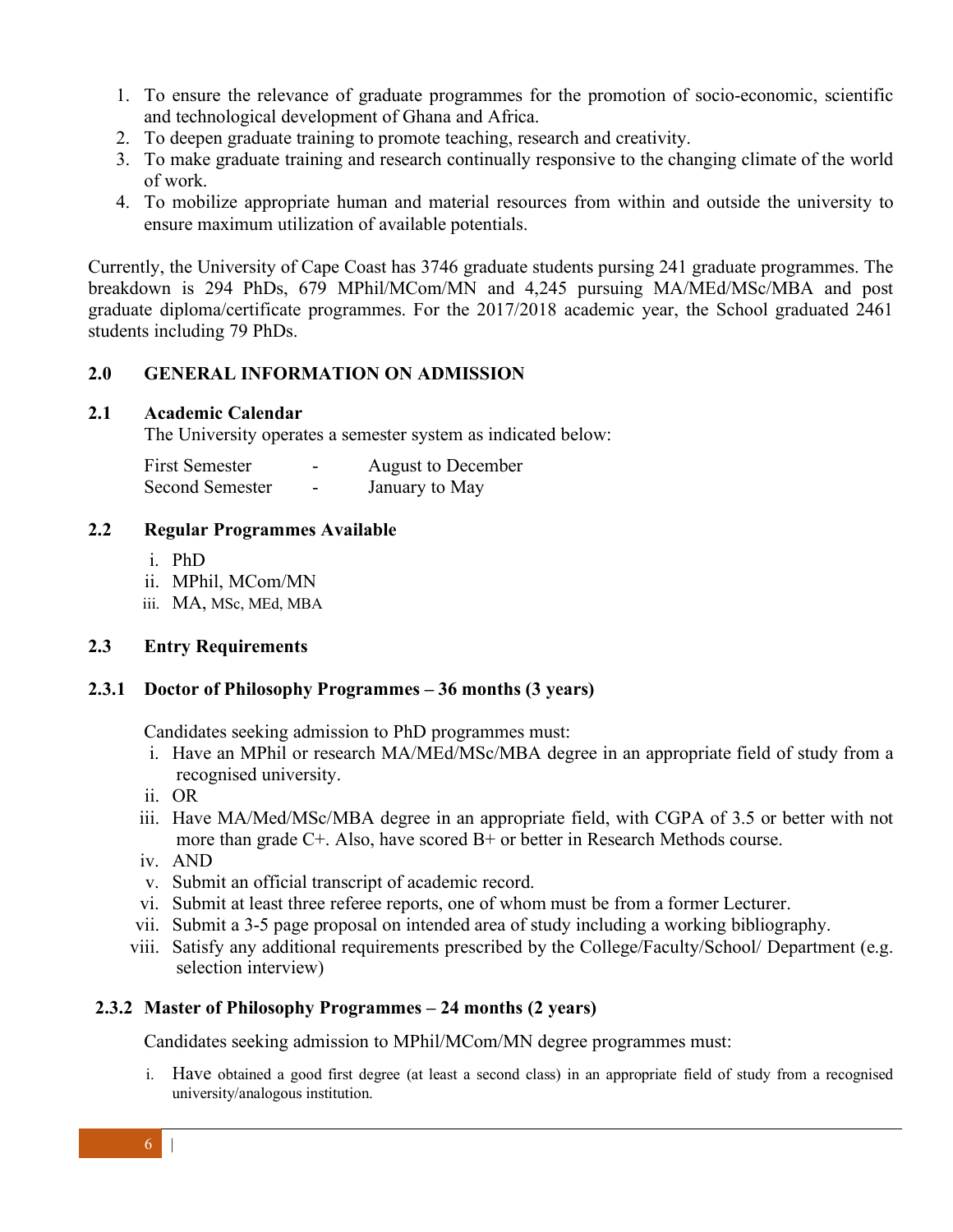- ii. Submit an official transcript of academic record.
- iii. Submit at least two reference reports, one of which must be from a former lecturer.
- iv. Submit a 2-3 page proposal on intended area of study including references.
- v. Pass a selection interview.
- vi. Satisfy any additional requirements prescribed by the College/Faculty/School/Department (e.g. selection interview)

#### **2.3.3 Master's Degree Programmes – 15 months**

Candidates seeking admission to an MA/MEd/MSc/MBA degree programme must:

- i. Have obtained a good first degree (at least a second class) in an appropriate field of study from a recognised university/analogous institution.
- ii. Submit an official transcript of academic record.
- iii. Submit at least two reference reports, one of which must be from a former lecturer.
- iv. Pass a selection interview.
- v. Satisfy any additional requirements prescribed by the College/Faculties/School/ Department.

The University offers flexibility to students to either step-up or step-down their respective programmes.

#### **2.4 Application Forms**

Application forms for admission to regular graduate programmes may be obtained between January and March each year. Applicants are to buy scratch cards to apply **online** for Programmes of their choice. The scratch cards and additional documents are up for sale at the following Centres:

- a) Cash Office, University of Cape Coast, Cape Coast. (Mode of Payment – **CASH)**
- b) University of Cape Coast Accra Office, Tesano, Accra. (Mode of Payment: Payment to be made at the **GCB, Kaneshie Industrial Area Branch ONLY**)

| <b>Bank:</b>         | Ghana Commercial Bank, Kaneshie Industrial Area     |
|----------------------|-----------------------------------------------------|
| <b>Account NO.:</b>  | 1201130006903                                       |
| <b>Account Name:</b> | <b>Accra Guest House – University of Cape Coast</b> |

- c) Kumasi Workers College, Kumasi (Opposite Kumasi Technical Institute (KTI), Amakom, Kumasi) (Mode of Payment – **CASH**)
- d) Ghana Post Offices at the Regional and District Capitals. (Mode of Payment – **POSTAL ORDER)**
- e) I-J Consult, Apostle Dr. Baidoo Avenue (Off Pentecost Convention Centre Road), Millennium City, Kasoa (Mode of Payment – **CASH**)
- f) All UCC College of Distance Education (CoDE) Study Centres (Mode of payment: GCB Bankers Draft in the name of the **The Registrar, University of Cape Coast**)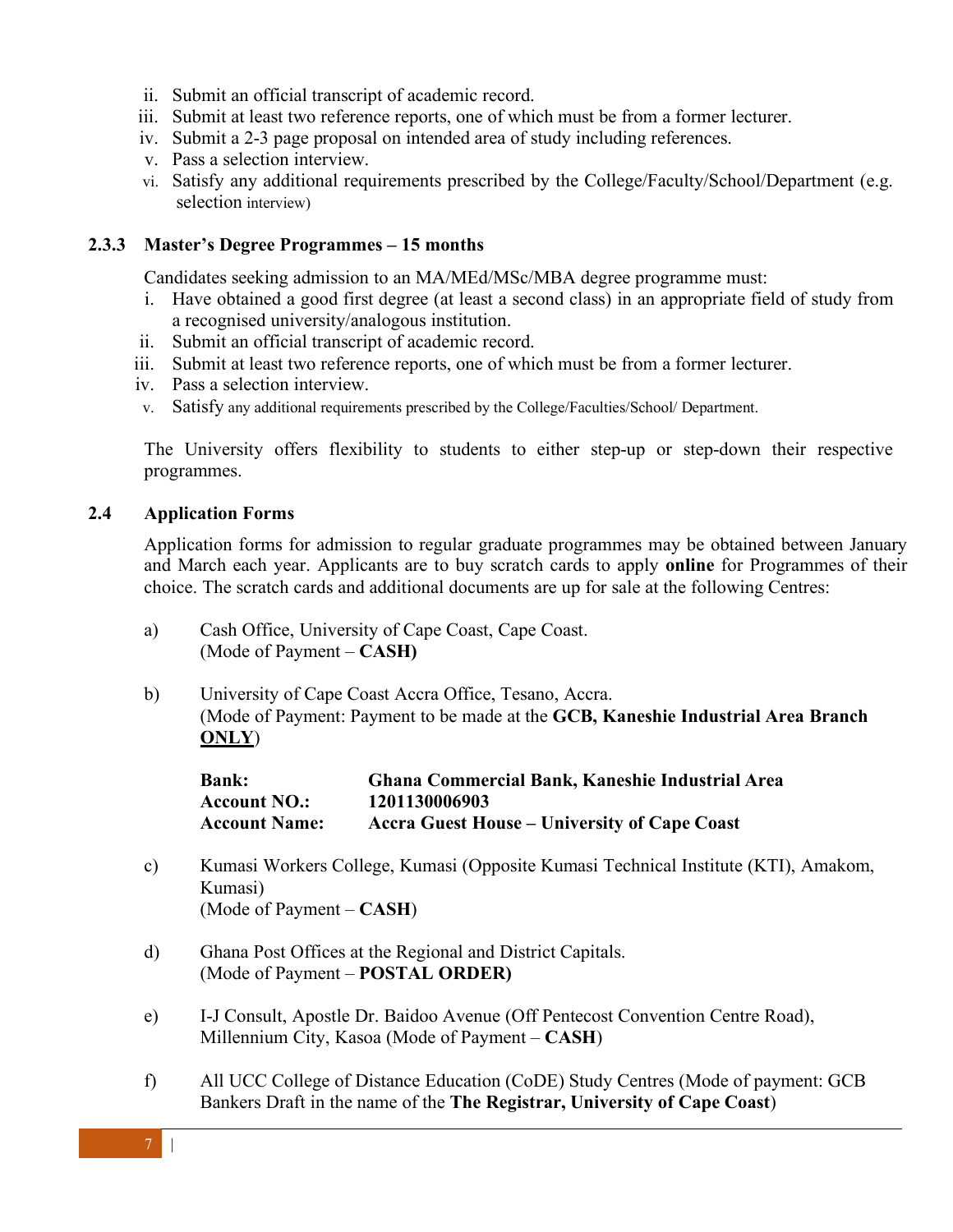#### **2.4.1 Cost of Scratch Card:**

**a) Ghanaian Applicants**

| PhD            | $\overline{\phantom{0}}$ | GH $\epsilon$ 320.00 |
|----------------|--------------------------|----------------------|
| MPhil/MCom/MN  | $\sim$                   | GH $\epsilon$ 320.00 |
| MA/MEd/MSc/MBA | -                        | GH¢ 320.00           |

#### **b) International Applicants**

| $\bullet$ | PhD            | - | \$100.00 |
|-----------|----------------|---|----------|
| $\bullet$ | MPhil/MCom/MN  | - | \$100.00 |
| $\bullet$ | MA/MEd/MSc/MBA | - | \$100.00 |

The deadline for the sale of scratch cards is **Tuesday, 30th April, 2019.**

#### **2.4.2 Submission Guidelines**

Applicants are required to download two copies of Graduate Reference Form, to be completed and sealed by their referees. Applicants must forward the sealed referees' forms together with the following documents by post:

- a) Two (2) copies of relevant certificates authenticated by the awarding institution.
- b) Two (2) original copies of transcript of academic record.
- c) Two (2) copies of online application confirmation page.

Completed application forms should be returned on or before **16th May, 2019** to:

**The Deputy Registrar School of Graduate Studies University of Cape Coast Cape Coast**

For further enquiries, please contact us on:

**Tel.: [03321] 32480 Ext 230, 237, [03321] 35351, 0207087976 E-mail: www.graduatestudies@ucc.edu.gh**

## **3.0 GRADUATE PROGRAMMES IN THE COLLEGES/FACULTIES/SCHOOLS/ INSTITUTES/DEPARTMENTS**

## **3.1 COLLEGE OF HUMANITIES AND LEGAL STUDIES (CHLS)**

## **3.1.1 FACULTY OF ARTS**

## **A. Department of English**

- PhD (English Language)
- PhD (Literature-in-English)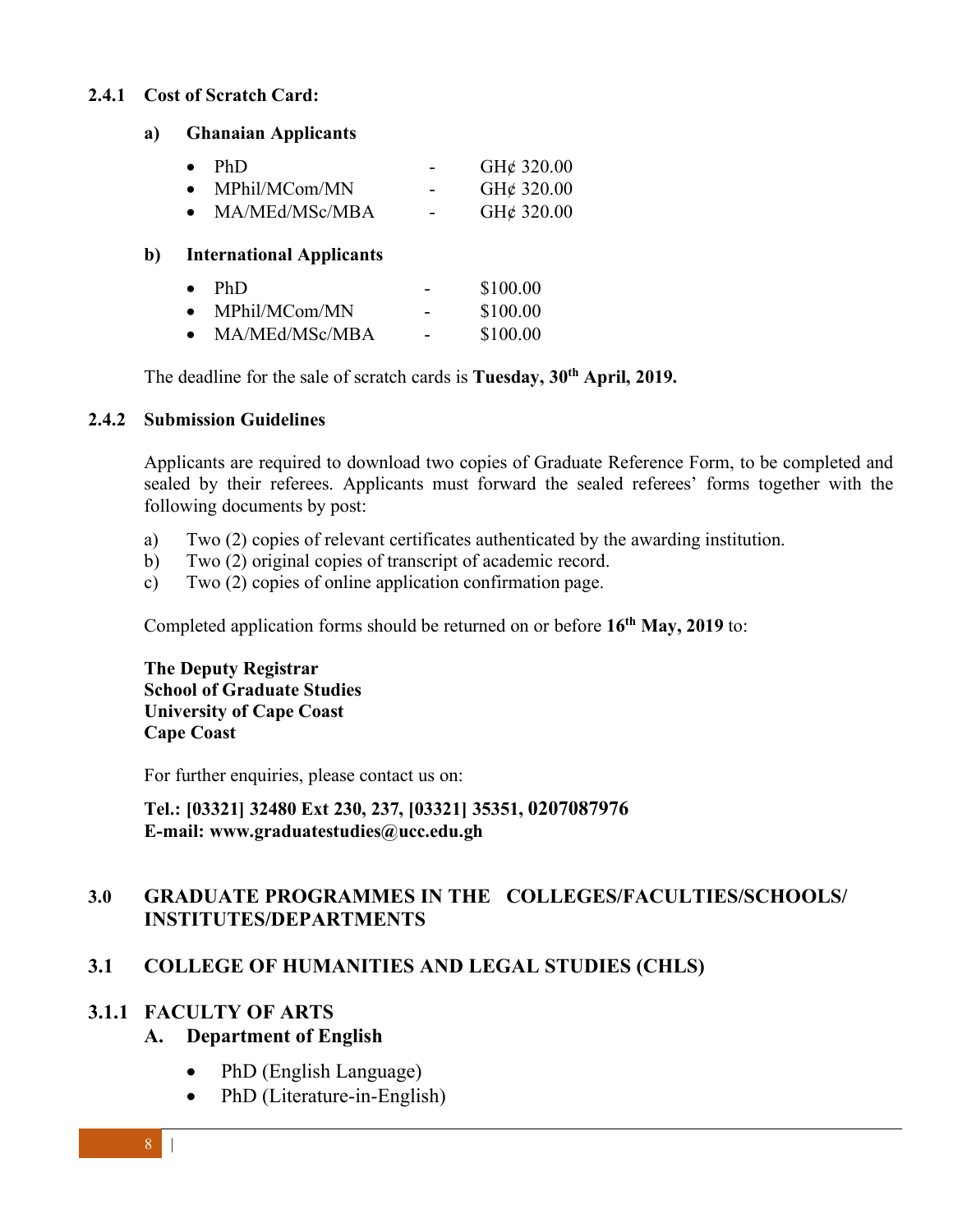- MPhil (English Language)
- MPhil (Literature-in-English)

NB: Thesis proposals submitted for admission in the Department of English should be in line with the research areas of Senior Members (Teaching) in the Department. Applicants should, therefore, be familiar with the research areas of the Senior Members of the Department from the Departmental website to assist them in preparing their research proposal for admission**.**

## **B. Department of History**

- PhD (History)
- MPhil (History)
- MA (History)

## **C. Department of Religion and Human Values**

- PhD (Religion and Human Values)
- MPhil (Religion and Human Values)

## **D. Department of French**

- PhD (Language and Didactics in French)
- MPhil (Linguistics and Didactics)
- MPhil (French Literature and Civilisation)
- MPhil (African Literature and Civilisation)

## **E. Department of Ghanaian Languages and Linguistics**

• MPhil (Ghanaian Language) Akan/Ewe/Ga

The Master of Philosophy (MPhil) Ghanaian Languages Programme is designed to provide a state-of-the-art training to Ghanaian language teachers, practitioners (such as media personnel), and researchers. Students are, therefore, equipped with the requisite knowledge and skills for a deeper appreciation of the Ghanaian language for both practical/functional purposes, such as teaching and moderating high level intellectual discourse in the Ghanaian language and purely academic pursuits such as conducting an independent research in the Ghanaian language.

The programme covers two areas of Ghanaian language studies, namely:

- Language
- L<sub>iterature</sub>

Presently, the programme focuses on Akan, Ewe and Ga.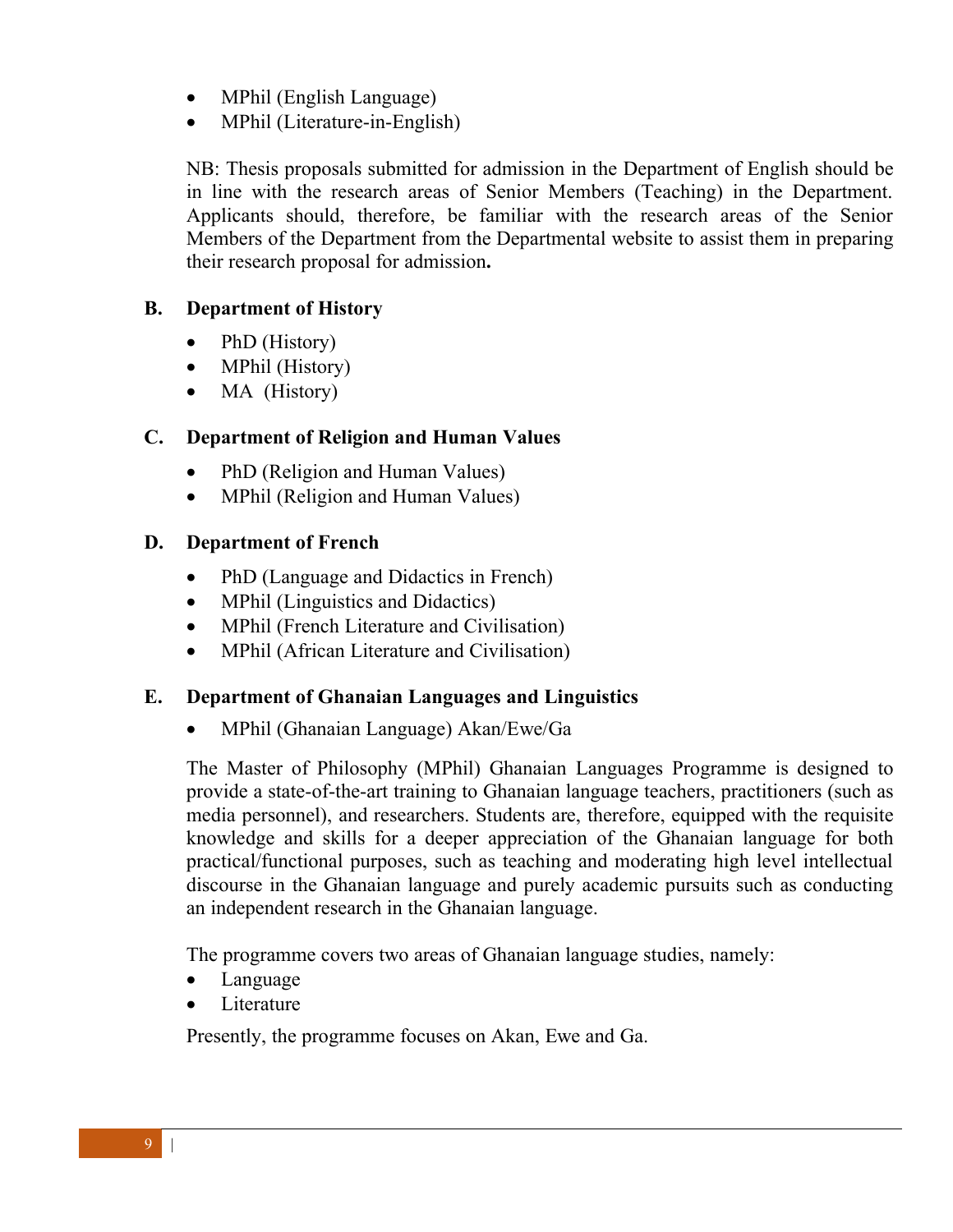## *Duration*

Students have the option of pursuing the programme full-time or part-time. Full time students have four semesters (i.e., two years) to complete the programme while parttime students have six semesters (i.e., three years) to do same. Under exceptional circumstances (to be determined by the Department and the Board of Graduate School), extensions may be granted to students.

## *Programme Structure*

The first year (full-time) or the first two years (part-time) is devoted to theoretical work, comprising lectures, seminars, assignments and writing of term papers. The final year is devoted to research, i.e., writing and submission of MPhil thesis.

# *Additional Entry Requirements*

Prospective applicants should have obtained a good First Degree (minimum Second Class Lower) from the University of Cape Coast or any recognised tertiary institution in

- (a) a Ghanaian Language, or
- (b) General Linguistics, with passed courses in the Ghanaian language of interest, or
- (c) a discipline equivalent to (a) or (b) above.

# **F. Department of Music**

- PhD (Ethnomusicology)
- PhD (Music Education)
- PhD (Music Theory and Composition)
- MPhil (Ethnomusicology)
- MPhil (Music Education)
- MPhil (Music Theory and Composition)

# **G. Department of Classics and Philosophy**

- MPhil (Classics)
- MPhil (Philosophy)
- MA (Classics)
- MA (Philosophy)

# **H. Centre for African and International Studies**

- PhD (International Studies)
- PhD (African Studies)
- MPhil (International Studies)
- MPhil (African Studies)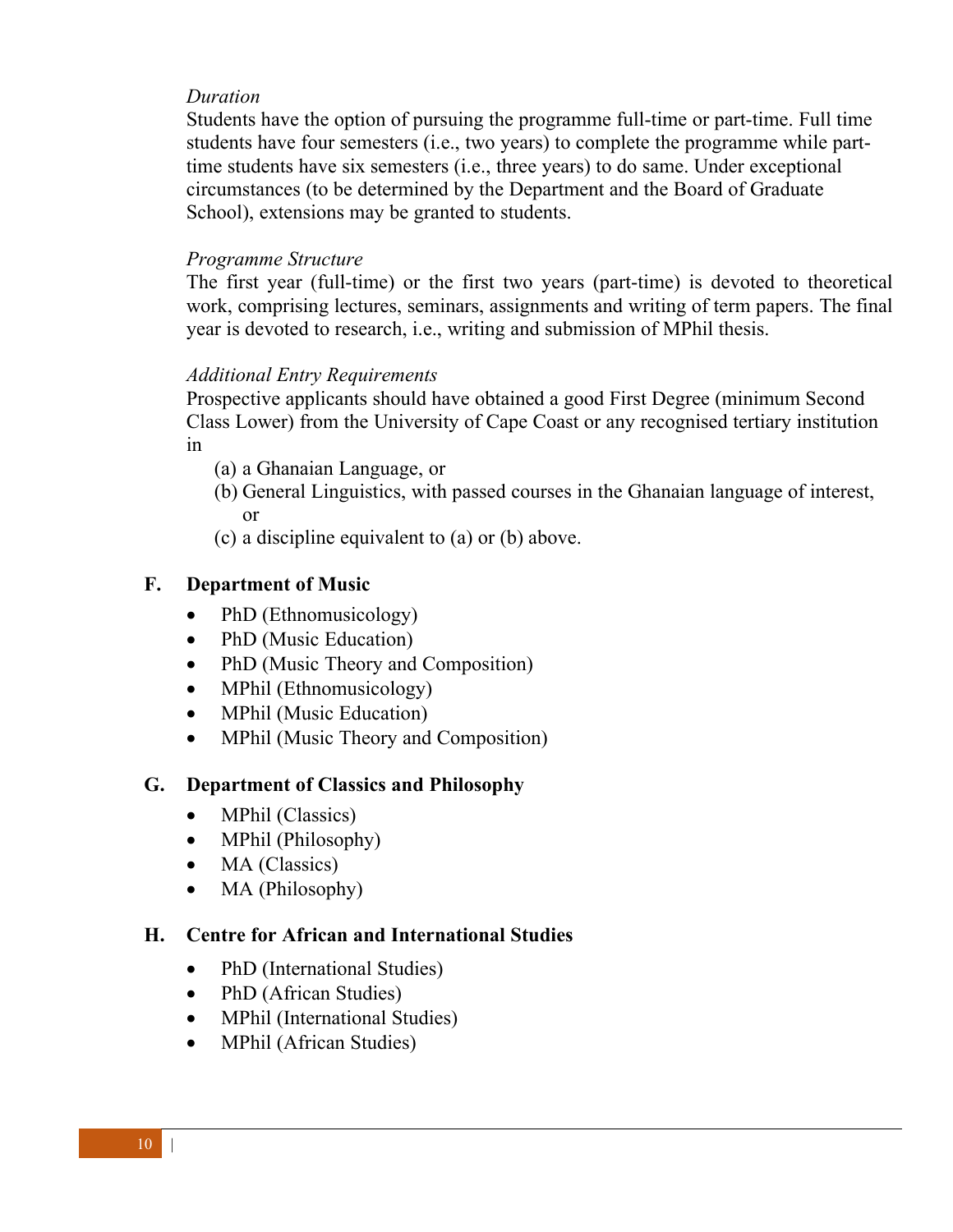# **3.1.2 FACULTY OF SOCIAL SCIENCES**

## **A. Department of Geography and Regional Planning**

- PhD (Geography and Regional Planning)
- PhD (Geography)
- MPhil (Geography and Regional Planning)
- MPhil (Geography)
- MA (Geography and Regional Planning)
- MA (Geography)

# **B. Department of Tourism and Hospitality Management**

- PhD (Tourism Management)
- PhD (Hospitality Management)
- MPhil (Tourism Management)
- MPhil (Hospitality Management)
- MA (Tourism Management)
- MA (Hospitality Management)

# **C. Department of Population and Health**

- PhD (Population and Health)
- MPhil (Population and Health)

# **D. Department of Sociology and Anthropology**

- PhD (Sociology)
- MPhil (Sociology)

# **E. Institute of Oil and Gas Studies**

• MPhil (Oil and Gas Resource Management)

# *Target Group*

The programme targets the following categories of persons: Security Agencies; Educationists; District Assemblies; Persons in the Oil and Gas and Allied Industries; Relevant Public Sector and Institution; NADMO; Civil Society Organisations; Journalists; Religious, Community and Traditional Leaders; Officials working with Non-governmental Organisations (NGOs) related to Oil and Gas Industry; Engineers, Scientists, and other Technical Officers who require managerial training in Oil and Gas Management; Graduates from relevant discipline.

# **NOTE: Admission is on fee-paying basis**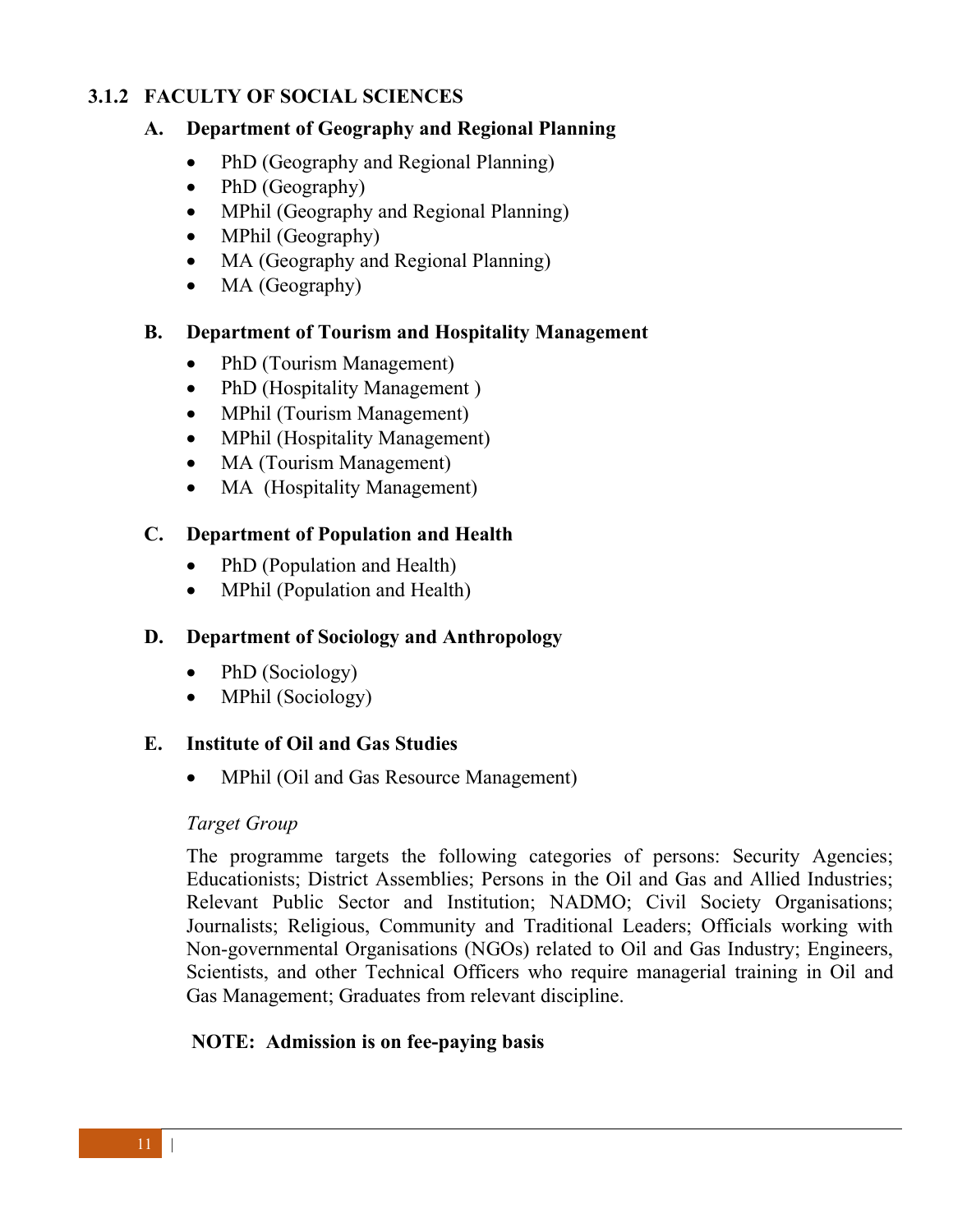## **3.1.3 SCHOOL OF ECONOMICS**

## **A. Department of Economics Studies**

- PhD (Economics)
- MPhil (Economics)
- MSc. (Economics)

## **B. Department of Data Science and Economic Policy**

• MSc (Economic Policy Modelling)

## **3.1.4 SCHOOL FOR DEVELOPMENT STUDIES**

## **A. Department of Integrated Development Studies**

- PhD (Development Studies)
- MPhil (Development Studies)

## **B. Department of Peace Studies**

• MPhil (Peace and Development Studies)

## **3.1.5 SCHOOL OF BUSINESS**

• PhD (Business Administration) Programme

## **A. Department of Human Resource Management**

- MCom (Human Resource Management) This programme is a full-time programme by course work and thesis writing.
- MBA (Human Resource Management) This programme is a full-time programme by course work and dissertation.

## *Additional Entry Requirement for MCom/MBA (HRM) Programmes*

Holders of professional qualification such as IHRMP, CIPD, ICA, ACCA and CIMA plus two years post qualification work experience can apply.

## *Target Group*

The target group may include;

- Graduates from all disciplines
- Administrators in public and private institutions
- Government workers
- Chief Executive Officers
- **Managers**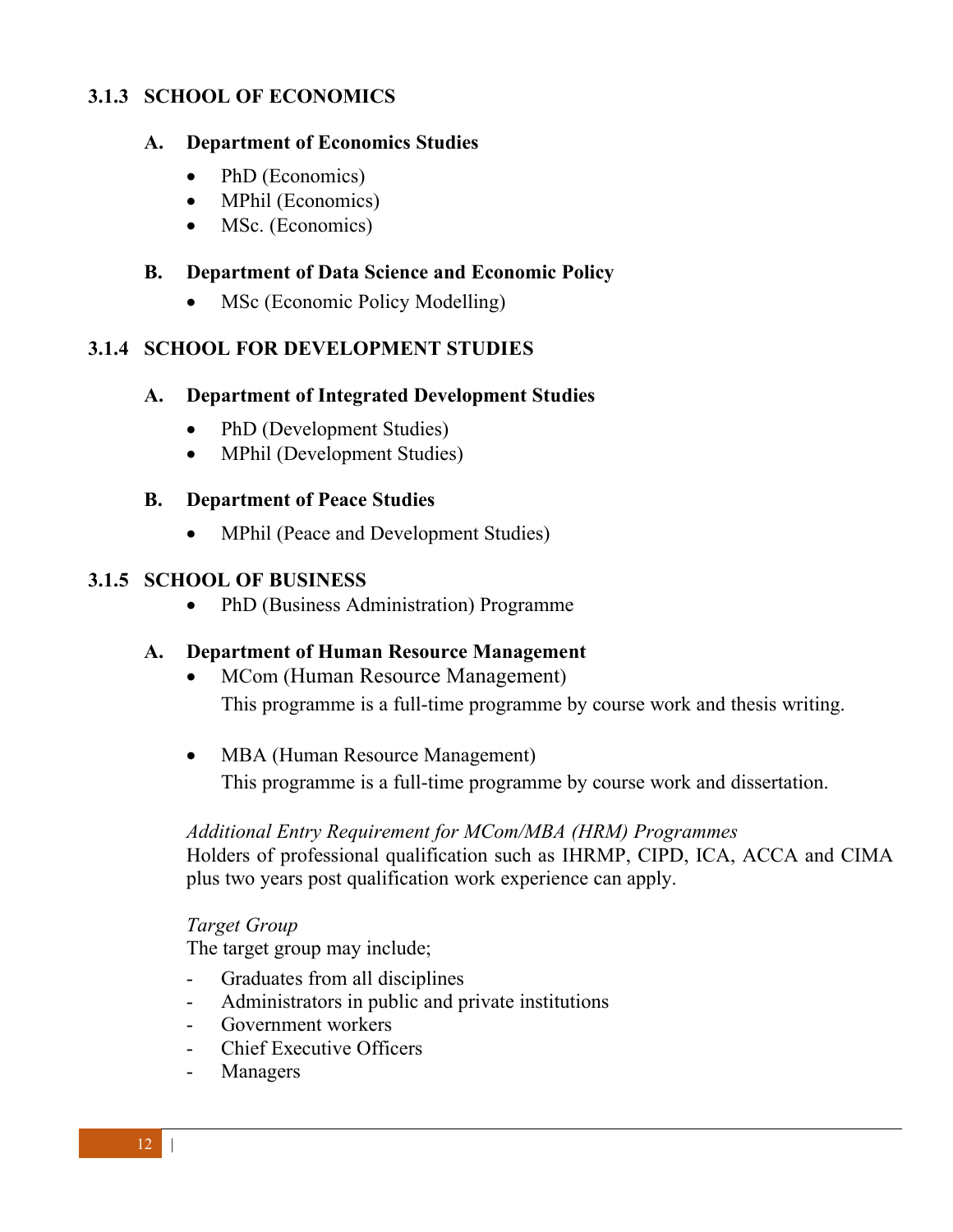## **B. Department of Accounting**

- MCom (Accounting) This programme is a full-time programme by course work and thesis writing
- MBA (Accounting)

This programme is a full-time programme by course work and dissertation

## *Additional Entry Requirement for MCom/MBA Programmes*

A candidate may in lieu of a degree in accounting apply with professional qualification in accounting equivalent to Part Two of Institute of Chartered Accountants Ghana examination.

# **C. Department of Finance**

MCom (Finance)

This programme is a full-time programme by course work and thesis writing

## *Additional Entry Requirements*

Applicants must have at least one of the following;

- First degree with at least Second-Class Lower in finance, accounting, economics, business mathematics, statistics and engineering sciences from any recognised university.
- Qualified members of ICA Ghana, ACCA, UK, CIMA, CIB, ACCE and CIPS can apply.
- MBA (Finance)

This programme is a full-time programme by course work and dissertation

# *Additional Entry Requirements*

Applicants must have at least one of the following;

- First degree with at least Second-Class Lower in from any recognised university.
- Qualified members of ICA Ghana, ACCA, UK, CIMA, CIB, ACCE and CIPS can apply.
- First degree holders with third class will be interviewed.

## **D. Department of Management**

- MCom (Management)
- MPhil (Public Policy and Management)
- MBA (Management)
- MSc (Public Policy and Management)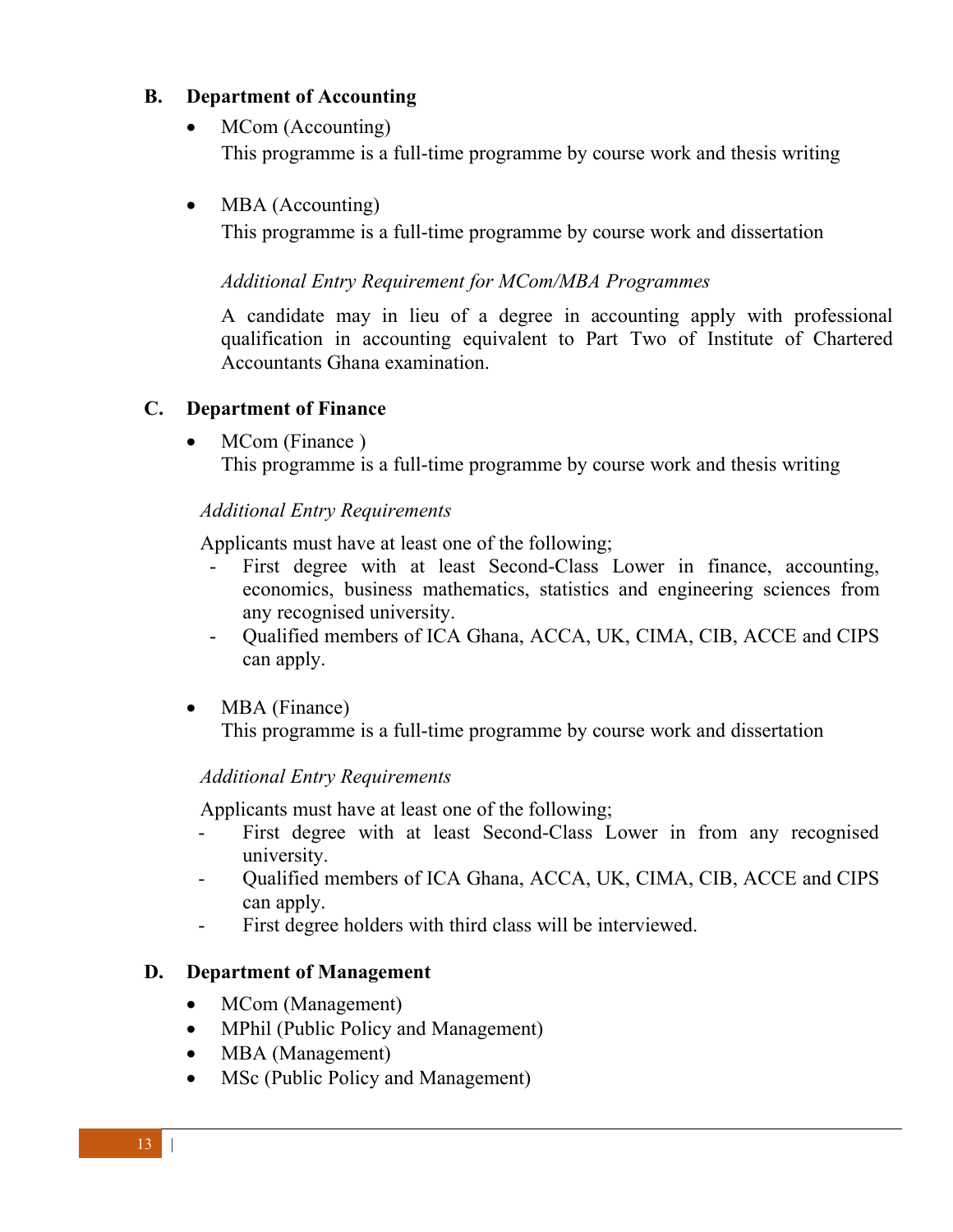## *Additional Entry Requirement for all programmes*

- Applicants with Professional qualification such as ICA, ACCA and CIMA, CIM, CIB, CIPS and other accredited professional certificates plus three years post qualification work experience can apply.
- All applicants should have two years' working experience.

# **E. Centre for Entrepreneurship and Small Enterprise Development**

- MCom (Entrepreneurship and Small Enterprise Development)
- MBA (Entrepreneurship and Small Enterprise Development)

# *Additional Entry Requirement for both programmes*

Applicants with Professional qualification such as ICA, ACCA and CIMA, plus three years post qualification work experience can apply

# **F. Department of Marketing and Supply Chain Management**

- MCom (Marketing)
- MCom (Project Management)
- MCom (Procurement and Supply Chain Management Accredited by the Chartered Institute of Procurement and Supply (CIPS – UK)

The MCom programmes are by course work and thesis writing

MBA (Marketing)

The MBA programme is by course work and dissertation

- MSc (Project Management)
- MSc (Procurement and Supply Chain Management Accredited by the Chartered Institute of Procurement and Supply (CIPS – UK)

The MSc programmes are by course work and project work.

# *Additional Entry requirements*

# **MCom/MBA/MSc Programmes**

Applicants with Professional qualification, such as CIM, AMA, ICA, ACCA. CIT, and CIMA, MCIPS, CITL and similar recognised professional bodies plus three years post qualification work experience can apply.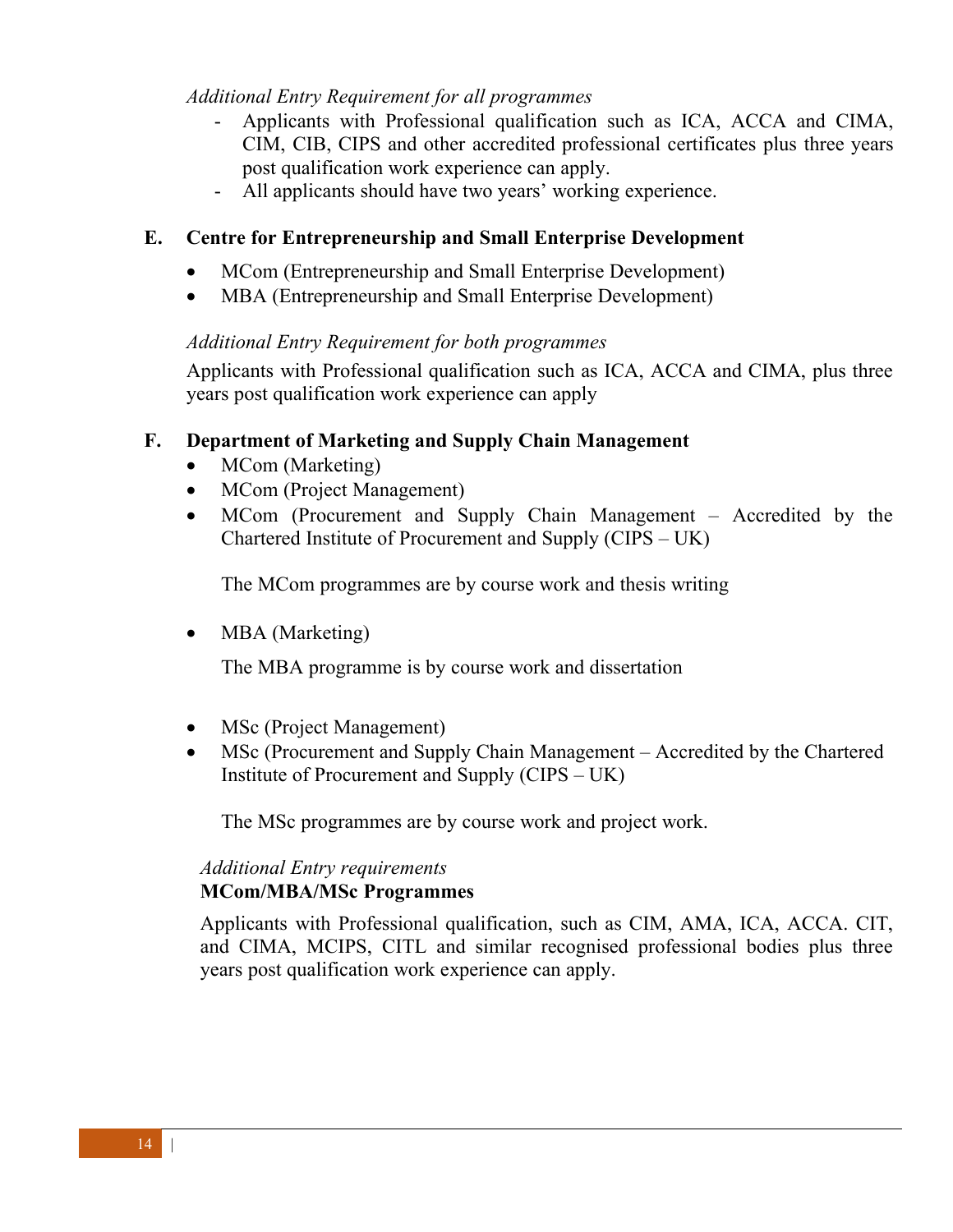## **3.2 COLLEGE OF EDUCATION STUDIES (CES)**

## **3.2.1 FACULTY OF SCIENCE AND TECHNOLOGY EDUCATION**

## **A. Department of Health, Physical Education and Recreation [HPER]**

• PhD (Health Promotion)

#### *Target group*

The programme is designed for the following categories of persons: staff of relevant departments in tertiary institutions; personnel in the training institutions and in the Ministry of Health; public health workers of the Ghana Health Service; persons aspiring to teach health related programmes in tertiary institutions; persons aspiring for higher positions in health research institutions.

• PhD (Physical Education)

#### *Target group*

The programme targets staff of tertiary institutions; technical and management staff of the Ministry of Youth and Sports; persons aspiring for teaching jobs in tertiary institutions; persons aspiring for top management positions in Physical Education and Sports related research institutions; staff of security services.

## *Specific Entry Requirements*

- A good first degree in Physical Education (must satisfy the School of Graduate Studies policy on accelerated PhD).
- Applicants for any of the emphasis areas must possess Master's degree (with thesis) in Physical Education.
- MPhil (Physical Education)

## *Target group*

The programme targets teachers in Basic, Senior High Schools, Colleges of Education, and Technical Universities; Physical Education coordinators at the Regional/Municipal/Metropolitan/District/Circuit levels; Sports coaches in tertiary institutions; Staff of National Sports Authority; Corporate and private fitness management personnel; Professionals in sports administration and management positions.

• MPhil (Physical Education) - Top-up

## *Target group*

The programme targets MEd Physical Education graduates.

#### *Specific Entry Requirements*

- Must be a professionally trained teacher or physical education expert.
- Must have MEd degree in Physical Education with a CGPA of 3.0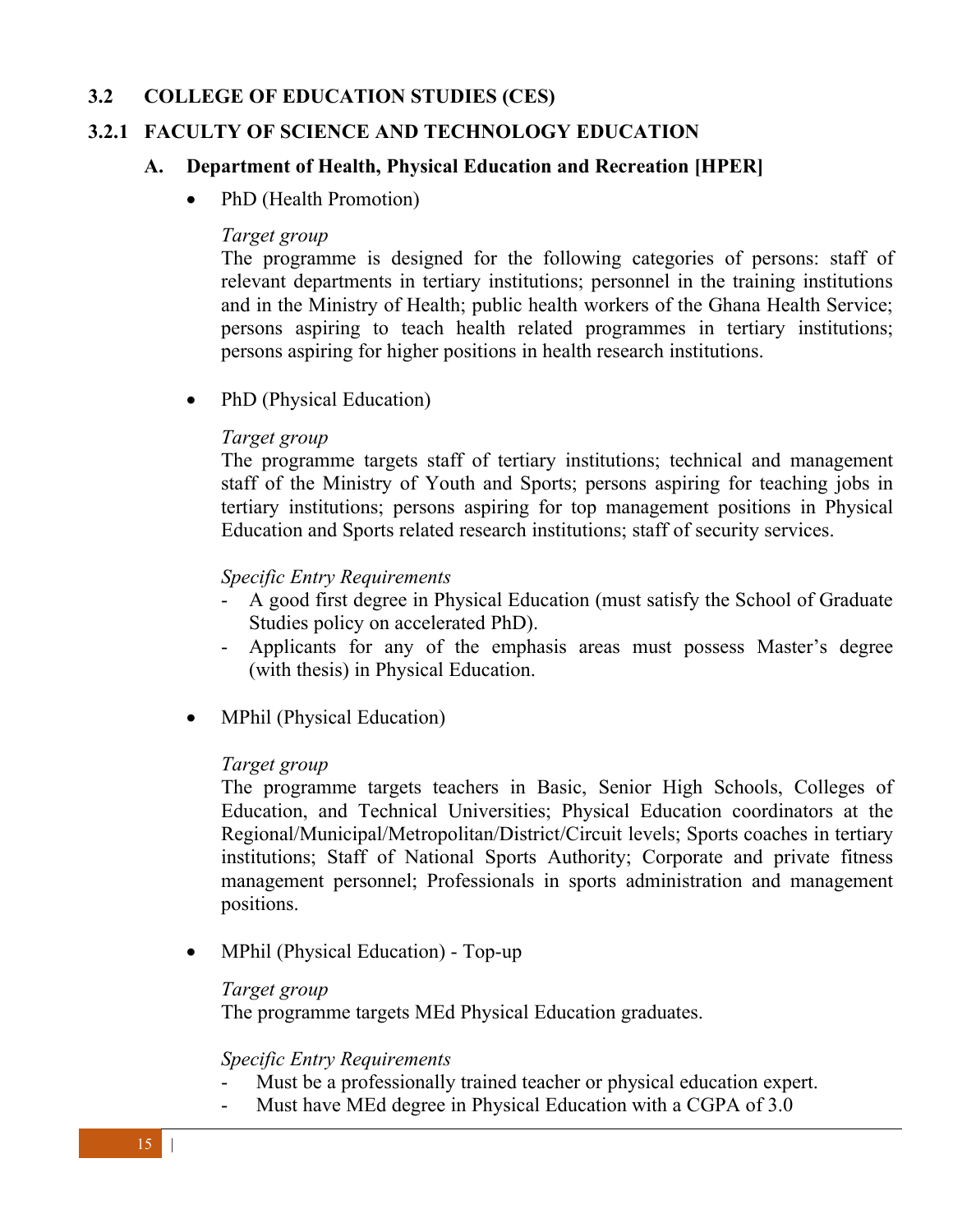• MPhil (Health Education)

## *Target group*

Teachers in Basic, Senior High Schools, Colleges of Education, and Technical Universities; School Health Education Programme (SHEP) coordinators at the Regional/Municipal/Metropolitan/District/Circuit education levels; Personnel from Ministry of Health; Health related graduates; Personnel of NGOs in health related activities; Public and community health service providers.

## *Specific Entry Requirement*

The programme is open to people who possess a good first degree in the area of Health or Physical Education and Recreation.

• MPhil (Health Education) - Top up

### *Target group*

The programme targets graduates of MA/MEd (Health Education).

## *Specific Entry Requirements:*

The programme is open to people who possess any of the following qualifications:

- MEd (Health Education)
- MA (Health Education)

# **B. Department of Vocational and Technical Education [VOTEC]**

• MPhil (Home Economics)

## *Options*

- Clothing and Textiles
- Foods and Nutrition
- Family Management/Management in Living

## **C. Department of Science Education**

- PhD (Science Education)
- MPhil (Science Education)

## *Specific Entry Requirements*

Application to the postgraduate programme should either be:

- Holders of BEd (Science Education) with preferably second class lower division or higher from a recognised University or institution.
- OR
- Holders of BSc (Hons) in a relevant science programme and a Postgraduate Diploma in Education (PGDE)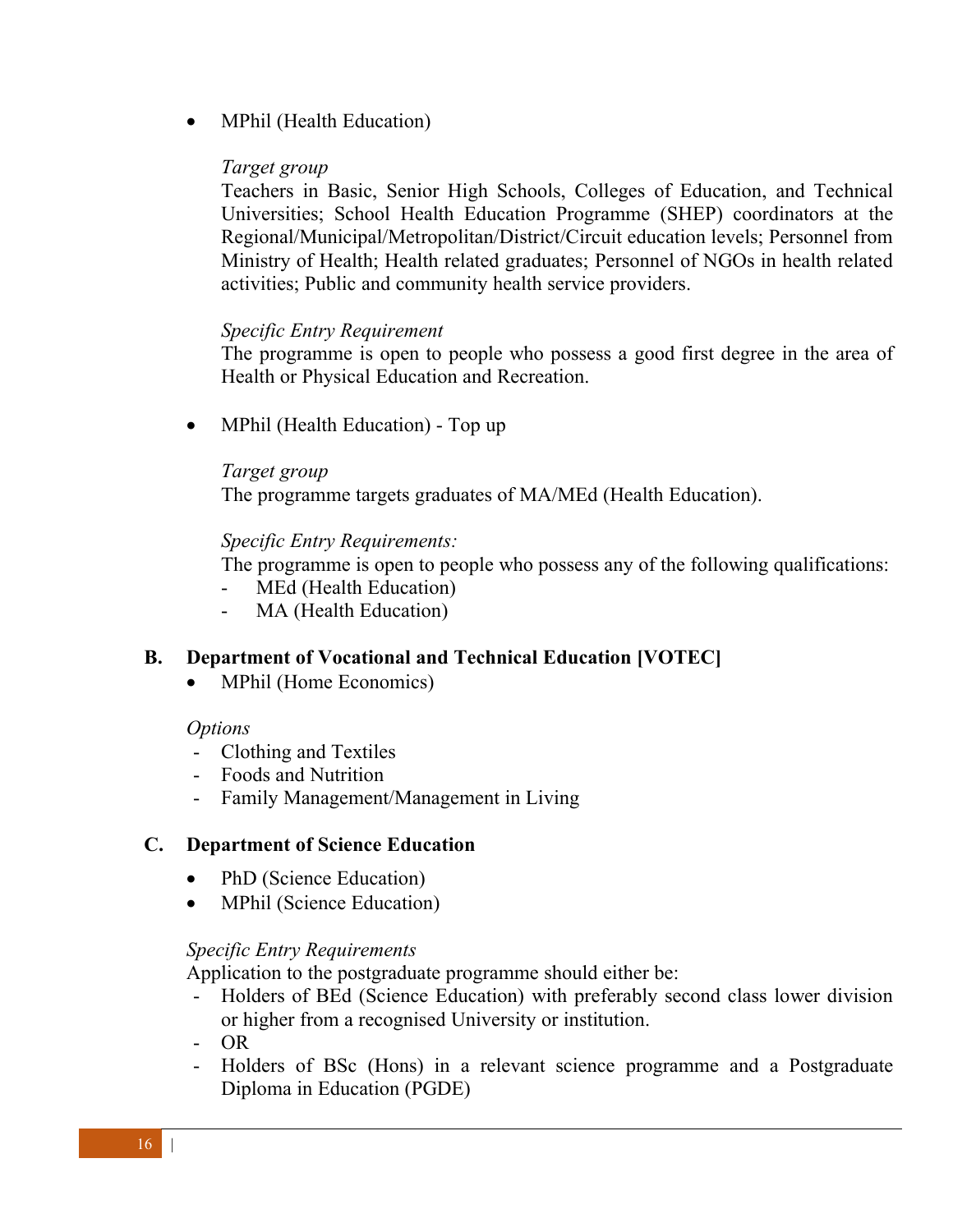- OR
- Holders of research-based and non-research-based master's degrees in Science Education (MEd) from a recognised university.
- Applicant will also have to pass the selection interview for admission in the programme.

## **D. Department of Mathematics and ICT Education**

- PhD (Mathematics Education)
- MPhil (Mathematics Education)

## *Specific Entry Requirements*

Applicants to the MPhil (Mathematics Education) programme should be:

- Holders of BEd (Mathematics Education) or B.Ed (Mathematics) or B.Ed (Basic Education) Mathematics Option with second class lower division or better from a recognised university.

Or

- Holders of BSc (Hons.) in Mathematics or Mathematics related programme and a Postgraduate Certificate in Education (PGCE)/Postgraduate Diploma in Education (PGDE).

In addition, a minimum of two years' experience in teaching Mathematics at the Basic School, High School or College of Education level will be required.

MEd (Information Technology)

This is a UNESCO initiated programme for capacity building involving collaboration between the University of Cape Coast and the University of Pretoria in South Africa.

## *Additional Requirements*

All candidates must have extensive knowledge in **Microsoft Word**, **Excel, PowerPoint** and **Access** in addition to the above requirements. Knowledge in any programming language will be an advantage.

# **3.2.2 FACULTY OF HUMANITIES AND SOCIAL SCIENCES EDUCATION**

## **A. Department of Business and Social Sciences Education (DOBSSE)**

- Doctor of Philosophy (Management Education)
- Doctor of Philosophy (Social Studies Education)
- Doctor of Philosophy (Accounting Education)
- Doctor of Philosophy (Economics Education)
- Doctor of Philosophy (Curriculum and Teaching)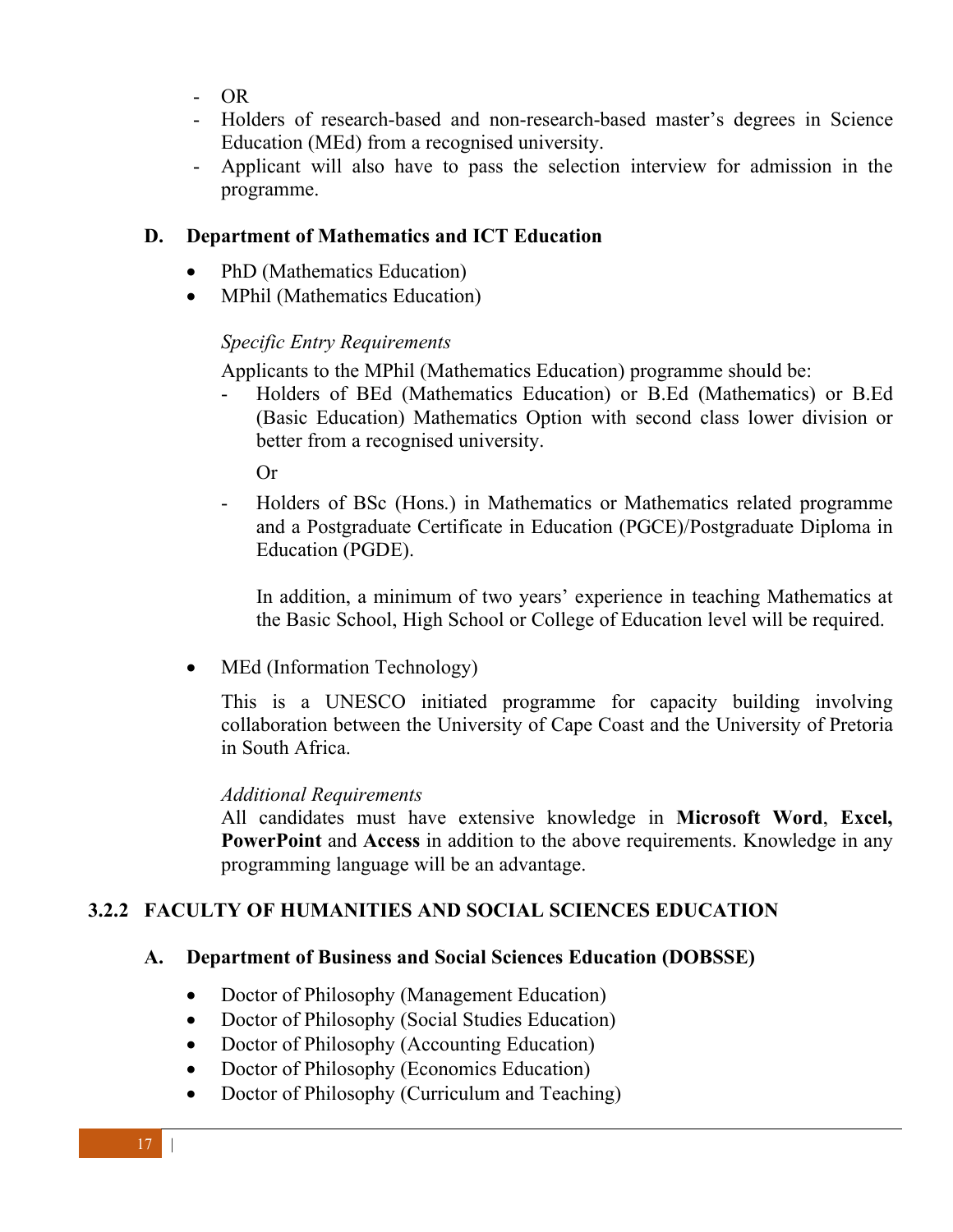- Master of Philosophy (Management Education)
- Master of Philosophy (Social Studies Education)
- Master of Philosophy (Accounting Education)
- Master of Philosophy (Economics Education)
- Master of Philosophy (Curriculum and Teaching)

## **B. Department of Arts Education**

• PhD (Arts Education)

### *Specific Requirement*

Master's degree in Arts Education – MEd or MPhil (Arts) with a major in either English Language and Literature, French Language, Ghanaian Languages, History, Religious Studies and Music.

• MPhil (Arts Education)

## *Specific Requirement*

- Bachelor's degree in Arts B.A or B.Ed (Arts) with a major in either English Language and Literature, French Language, Ghanaian Languages, History, Religious Studies and Music with a Diploma/Post-Graduate Certificate in Education/Post-Graduate Diploma in Education.
- MEd (Arts) Degree with a minimum CGPA of 2.5

## **3.2.3 FACULTY OF EDUCATIONAL FOUNDATIONS**

## **A. Department of Basic Education**

• MPhil (Basic Education)

## **B. Department of Education and Psychology**

- PhD (Measurement and Evaluation)
- PhD (Special Education)
- PhD (Educational Psychology)
- MPhil (Measurement and Evaluation)
- MPhil (Educational Psychology)
- MPhil (Special Education)
- MPhil (Clinical Health Psychology)
- MPhil (Sociology in Education)

## **C. Department of Education Guidance and Counselling**

- PhD (Guidance and Counseling)
- MPhil (Guidance and Counseling)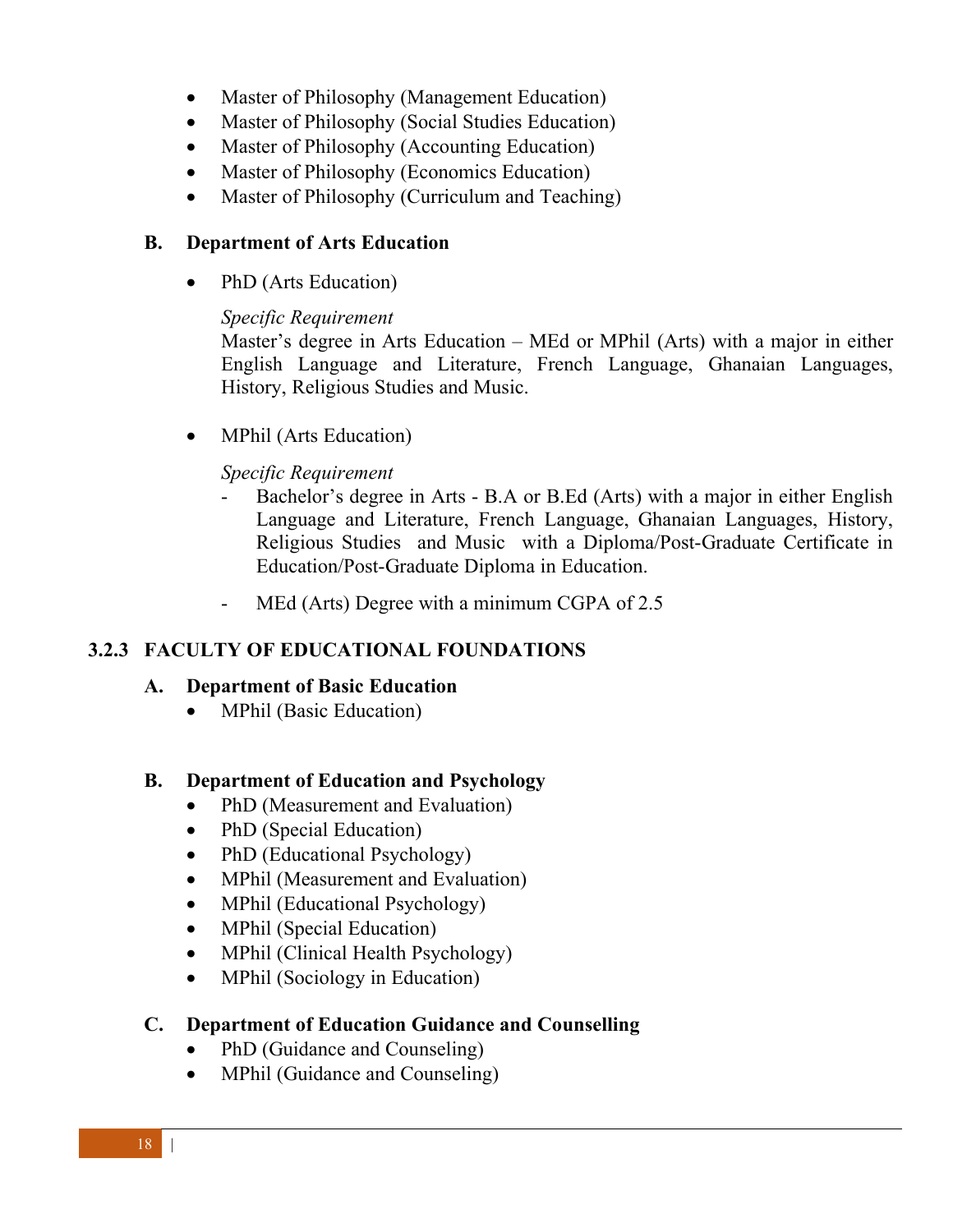# **3.2.4 SCHOOL OF EDUCATIONAL DEVELOPMENT AND OUTREACH**

## **Institute for Educational Planning and Administration [IEPA]**

• PhD (Educational Leadership)

## **General Requirement:**

Applicants for direct entry into the PhD programme: Research master's degree in Educational Leadership, Educational Administration, Educational Planning, Administration in Higher Education

- MPhil (Educational Planning)
- MPhil (Educational Administration)
- MPhil (Administration in Higher Education)

# • **Top-Up from MEd to MPhil (Administration in Higher Education)**

The programme will be delivered in **two sessions within the academic year.**

The selection of candidates for admission to the programmes shall be by interaction. The possibility of the Institute asking candidates to undertake a written paper may not be ruled out.

# **3.3 COLLEGE OF AGRICULTURE AND NATURAL SCIENCES**

# **3.3.1 SCHOOL OF AGRICULTURE**

# **A. Department of Agricultural Engineering**

- PhD (Food and Post-Harvest Technology)
- PhD (Irrigation Technology and Management)
- MPhil (Food and Post-Harvest Technology)
- MPhil (Irrigation Technology and Management)
- MPhil (Agricultural Mechanisation)

# **B. Department of Animal Science**

- MPhil/PhD (Animal Science) with specializations in:
	- Animal Breeding and Genetics
	- Animal Nutrition
	- Meat Science and Technology
	- Pasture and Range Management
	- Management of Livestock Enterprises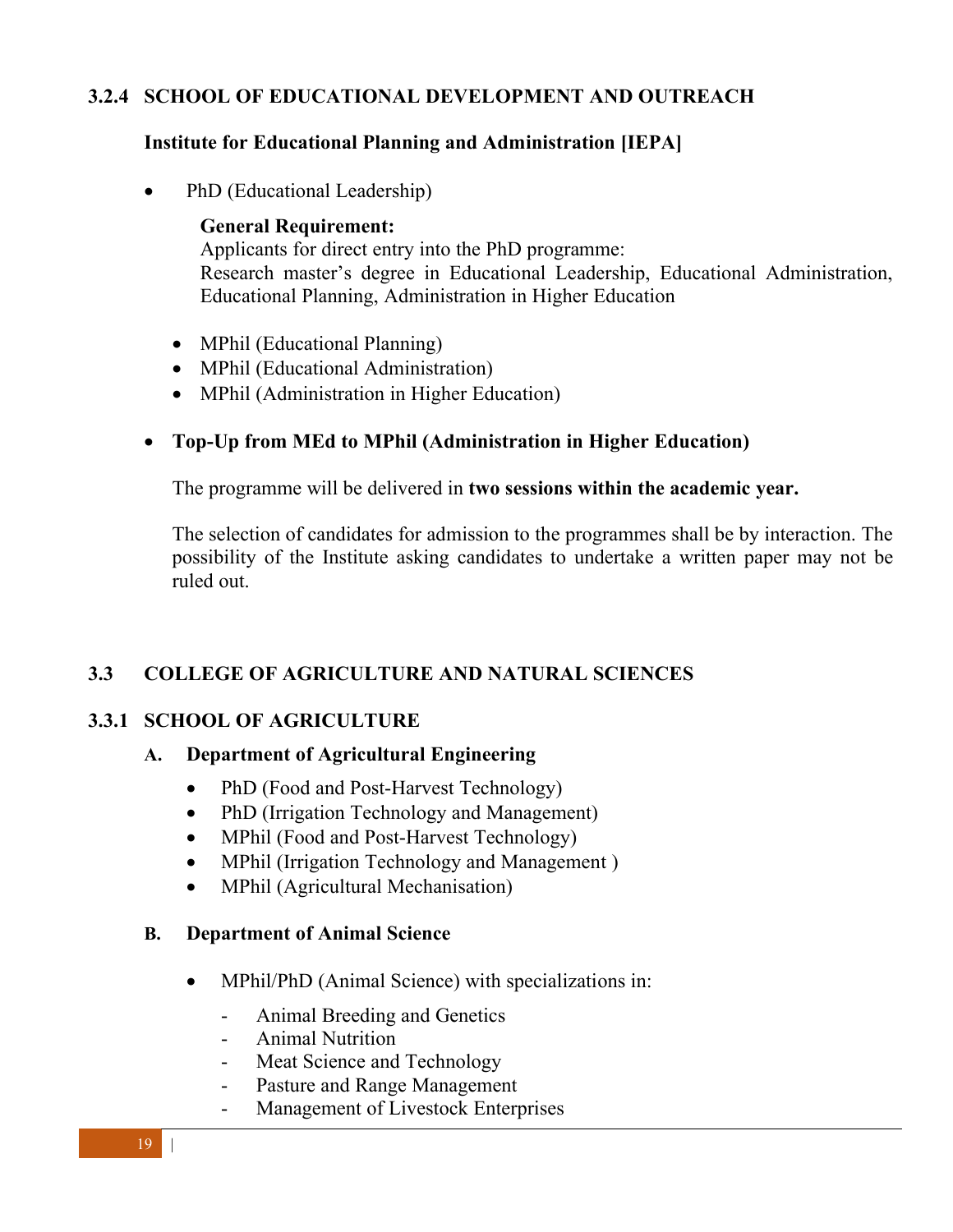*Additional Entry requirements*

# PhD

A candidate seeking admission into the PhD programme must:

Have an MPhil or 2-year MSc degree in Animal Science or Agricultural/Biological Sciences or Mathematics or Statistics or Food Science or Home Economics or related field from a recognised University.

## MPhil

A candidate seeking admission to the MPhil programme must have obtained a good first degree (at least a Second Class) in:

- Agriculture for any of the specialisations; or
- Statistics or Mathematics or Pure Sciences for specialisation in **Breeding and Genetics**; or
- Management or Business or Natural Resources or Biological Science for specialisation in **Management of Livestock Enterprises**; or
- Food Science, Biochemistry, Home Economics, Biological Science for specialisation in **Meat Science and Technology or Animal Nutrition.**

# **C. Department of Crop Science**

- PhD (Crop Science)
- MPhil (Crop Science)
- MPhil (Seed Science and Technology)

## *Specialisation*

# **PhD/MPhil (Crop Science)**

- Agronomy
- Genetics and Plant Breeding
- Crop Physiology
- Plant Protection

## **D. Department of Soil Science**

- PhD (Land Use and Environmental Science)
- PhD (Soil Science)
- MPhil (Land Use and Environmental Science)
- MPhil (Soil Science)

# **E. Department of Agricultural Economics and Extension**

- PhD (Agricultural Extension)
- PhD (Agricultural Economics)
- PhD (Non-Governmental Organisation Studies and Community Development)
- MPhil (Agricultural Extension)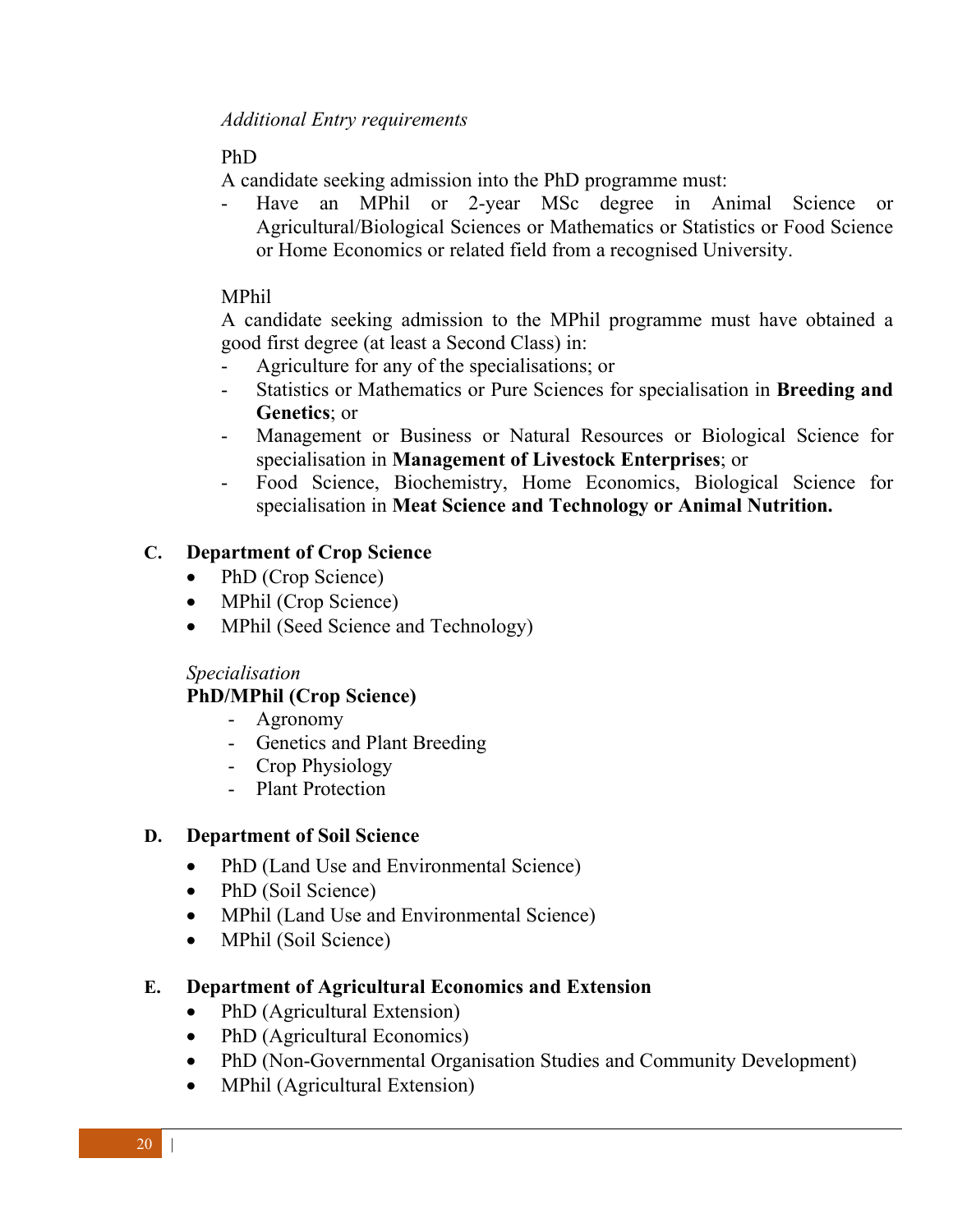- MPhil (Agricultural Economics)
- MPhil (Non–Governmental Organisation Studies and Community Development**)**

## *Additional Entry Requirements*

## - **PhD (Agricultural Extension)**

A research Master's Degree in Agriculture and related courses from the University of Cape Coast or an accredited university.

## - **PhD (Agricultural Economics)**

A research Master's Degree in Agricultural Economics or a related field from the University of Cape Coast or an accredited university.

## - **PhD (NGO Studies and Community Development)**

An MPhil degree from an accredited university in any discipline. Candidates who are adjudged by the Department not to have satisfied requisite background courses would be required to take some courses in the University of Cape Coast MPhil NGO Studies and Community Development programme.

## - **MPhil (Agricultural Economics)**

A good first degree in Agriculture with a significant amount of economics or with a specialisation in Agricultural Economics from the University of Cape Coast or an accredited university.

# **3.3.2 SCHOOL OF BIOLOGICAL SCIENCES**

## **A. Department of Conservation Biology and Entomology**

- PhD ( Entomology)
- PhD (Wildlife Management)
- MPhil (Entomology)
- MPhil (Wildlife Management)

# **B. Department of Environmental Sciences**

• MPhil (Environmental Science)

## **C. Department of Fisheries and Aquatic Sciences**

- PhD (Aquaculture)
- PhD (Fisheries Science)
- PhD (Oceanography and Limnology)
- PhD (Integrated Coastal Zone Management)
- MPhil (Aquaculture)

.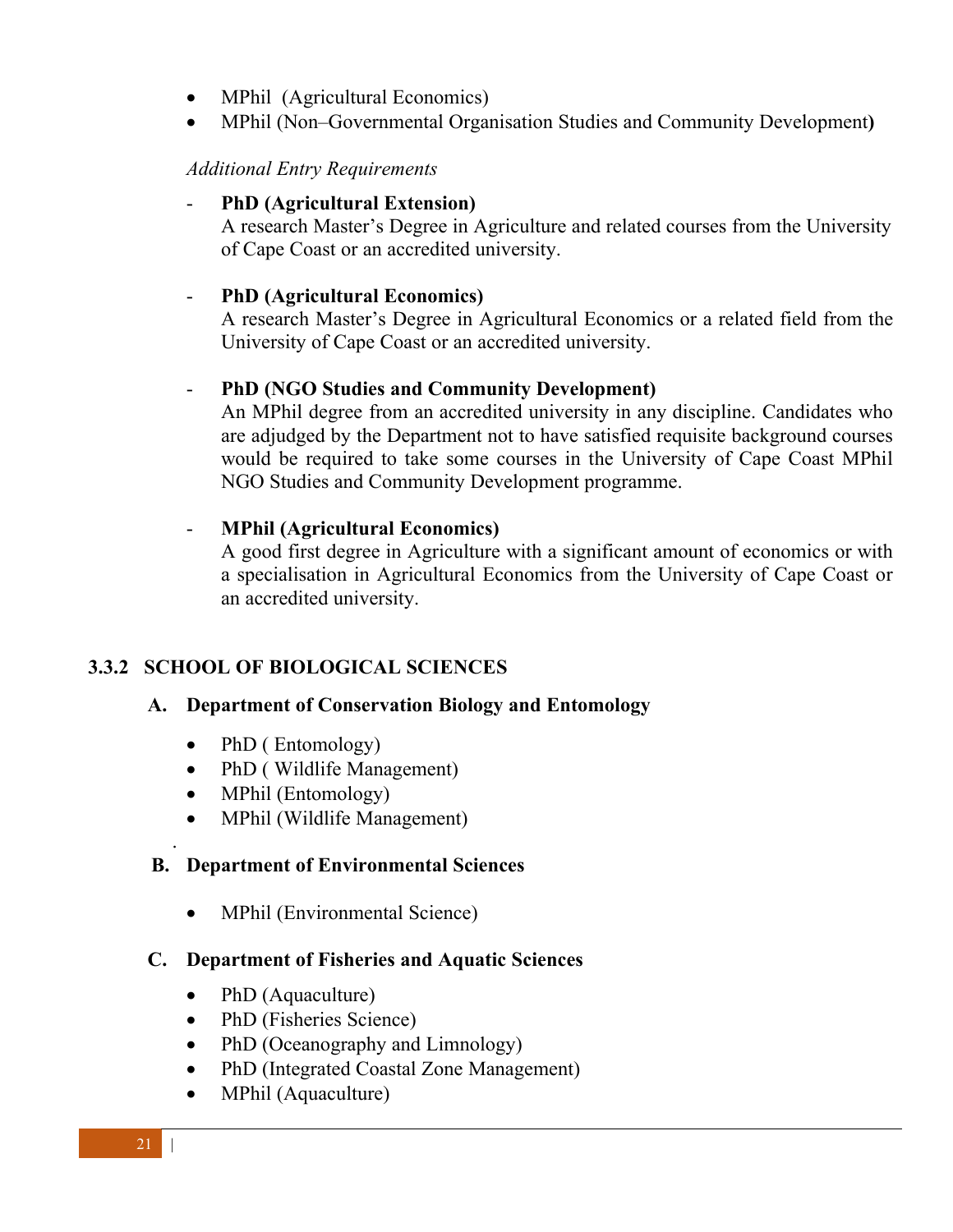- MPhil (Fisheries Science)
- MPhil (Oceanography and Limnology)
- MPhil (Integrated Coastal Zone Management)

## **D. Department of Molecular Biology and Biotechnology**

- PhD (Molecular Biology and Biotechnology)
- MPhil (Molecular Biology and Biotechnology)

# **3.3.3 SCHOOL OF PHYSICAL SCIENCES**

## **A. Department of Physics**

- PhD (Physics) with options in:
	- Theoretical Physics
	- Environment Physics
	- Applied Fibres Optics and Communication
	- Meteorology and Atmospheric Physics
	- Radiation and Health Physics
	- Soil Physics
	- Photonics, Optoelectronics, Optical and Laser Application
	- Energy Physics
	- Electronics
	- Biomedical Optics
	- Material Science
- MPhil (Physics) with options in:
	- Theoretical Physics
	- Environment Physics
	- Applied Fibres Optics and Communication
	- Meteorology and Atmospheric Physics
	- Radiation and Health Physics
	- Soil Physics
	- Photonics, Optoelectronics, Optical and Laser Application
	- Energy Physics
	- Electronics
	- Biomedical Optics
	- Material Science

# **B. Department of Chemistry**

- PhD (Chemistry) with options in:
	- Analytical Chemistry
	- Organic Chemistry
	- Inorganic Chemistry
	- Physical Chemistry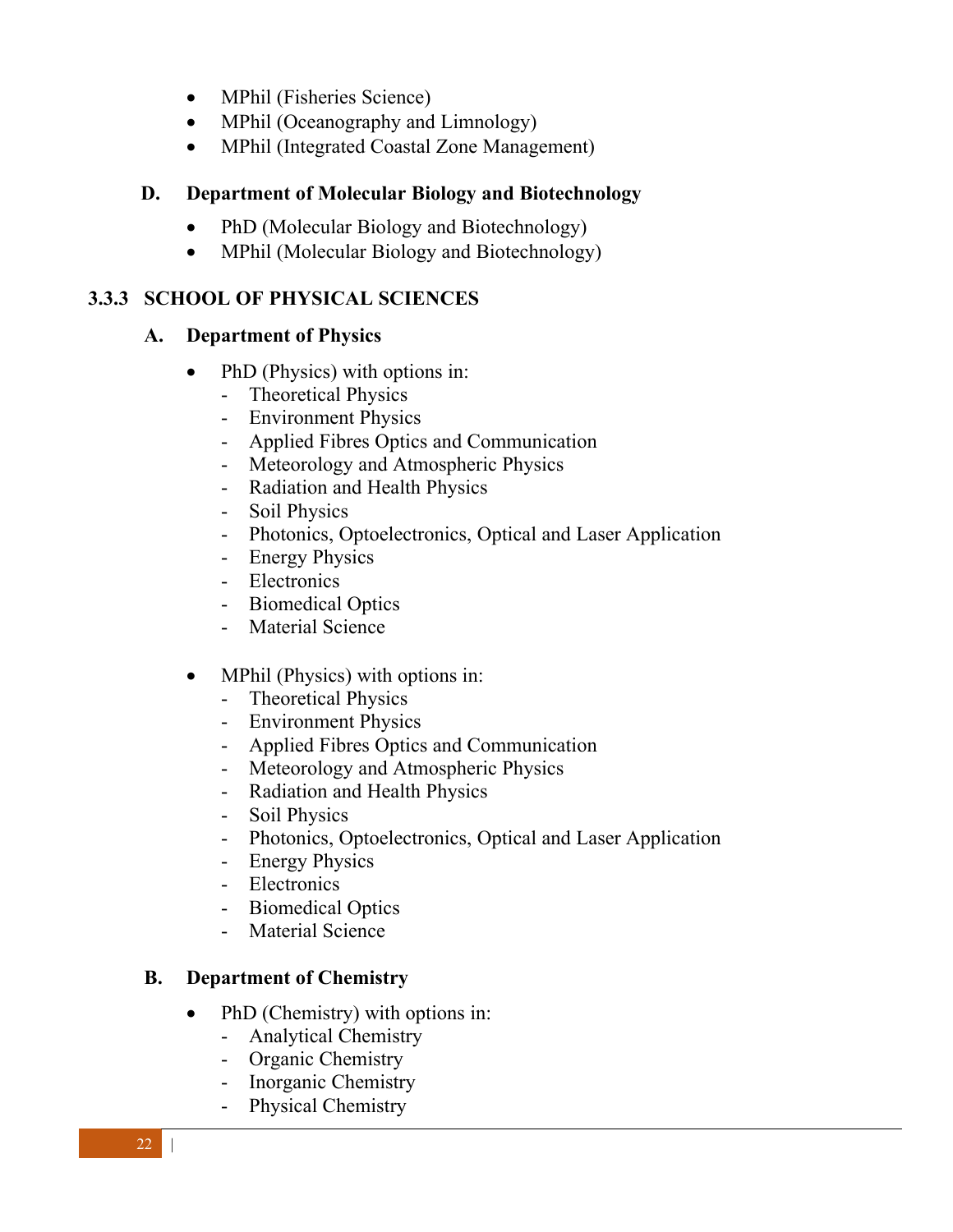- MPhil (Chemistry) with options in:
	- Analytical Chemistry
	- Organic Chemistry
	- Inorganic Chemistry
	- Physical Chemistry

## **C. Department of Mathematics**

- PhD (Mathematics)
- MPhil (Mathematics)

## *Entry Requirements for PhD (Mathematics)*

Candidates with a good master's degree from the University of Cape Coast or a recognised institution of higher learning may be considered for the programme in any of the following:

- M. Sc Mathematics
- M.Phil Mathematics
- M.Phil Mathematics and Computer Science
- M. Phil Mathematics Education

or

Other mathematics related programme with a good mix of analysis courses.

# *Entry Requirements for MPhil (Mathematics)*

Candidates with a good first degree preferably first or second class degree holder from the University of Cape Coast or a recognised institution of higher learning may be considered for the programme in any of the following:

- BSc Mathematics
- BSc Mathematics with Economics
- BSc Mathematics with Business
- BSc Mathematics and Statistics
- BSc Mathematics and Computer Science
- BEd Mathematics

or

- Other mathematics related programme with a good mix of analysis courses.

# **D. Department of Statistics**

- PhD (Statistics)
- MPhil (Statistics)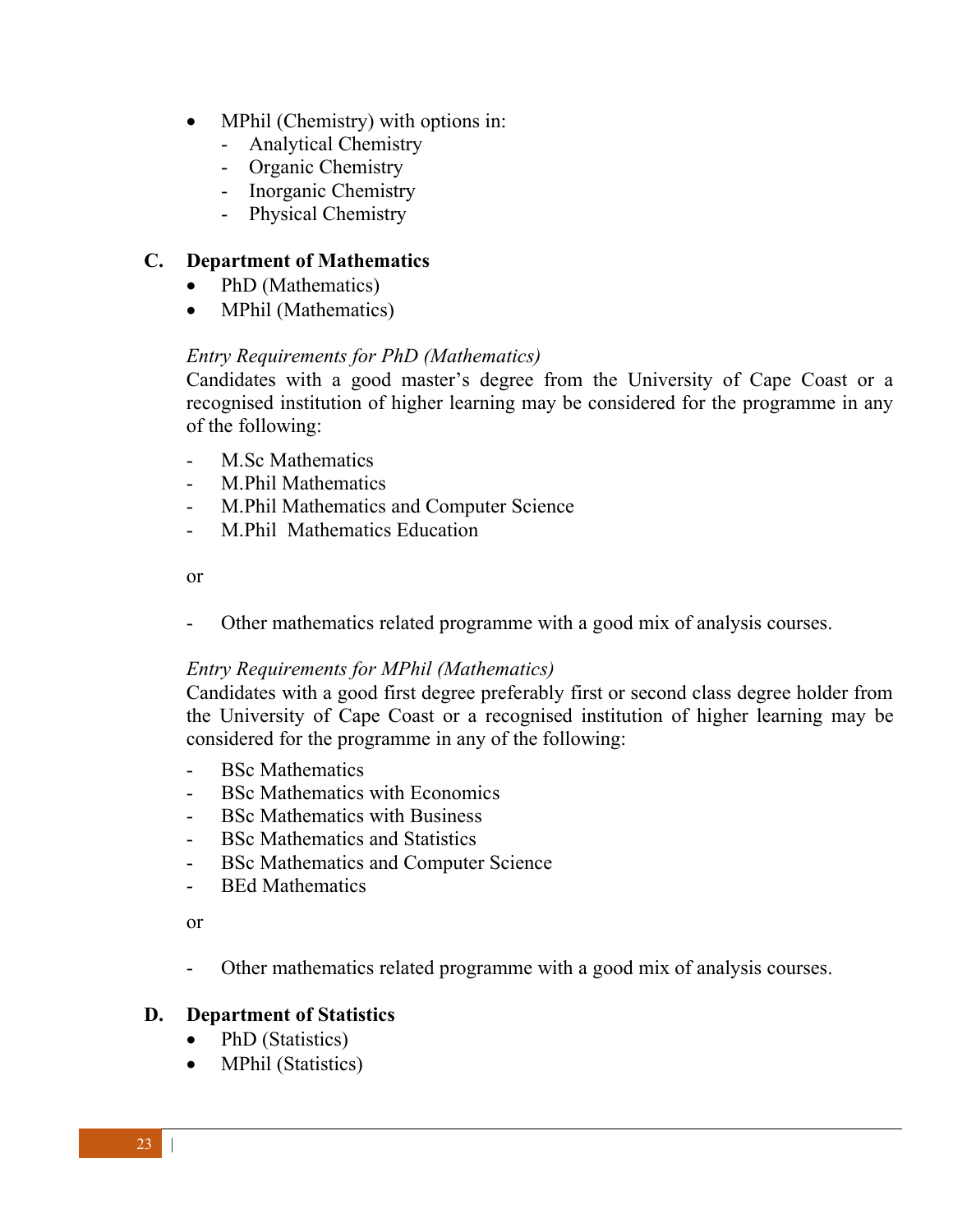## **3.4 COLLEGE OF HEALTH AND ALLIED SCIENCES**

## **3.4.1 SCHOOL OF NURSING AND MIDWIFERY**

### **Department of Nursing**

MN (Master of Nursing) - Equivalent to an MPhil degree

### *Additional Entry Requirements*

To qualify for admission, an applicant:

- Must have obtained a Bachelor's degree in Nursing OR its equivalent in a related field (e.g. B.Ed Health Sciences Education) with at least Second Class Lower Division from a recognised institution.
- Should be a registered nurse.

### *Target Group*

The programme aims at registered Nurses/Midwives in the Health Services, including:

- Teaching in Nursing and Midwifery Training Colleges.
- Nurse Managers.
- Nurse Educationlists.
- Nurse Clinical Practitioners.

## **3.4.2 SCHOOL OF MEDICAL SCIENCES**

#### **Department of Microbiology and Immunology**

• MPhil (Infection and Immunity)

*Additional Entry Requirement*

A good first degree (at least  $2<sup>nd</sup>$  class lower division) or its equivalent in biological sciences or related fields from a recognised university. Applicants who hold post bachelor of medicine and surgery (MB ChB) degrees, such as MSc and MPhil in relevant fields may also apply. Holders of diploma and higher national diploma (HND) with considerable work experience in related fields will also be considered on case by case basis.

## **3.4.3 SCHOOL OF HEALTH AND ALLIED SCIENCES**

#### **Department of Biomedical Sciences**

- PhD (Parasitology)
- PhD (Drug Discovery and Toxicology)
- MPhil (Parasitology)
- MPhil (Drug Discovery and Toxicology